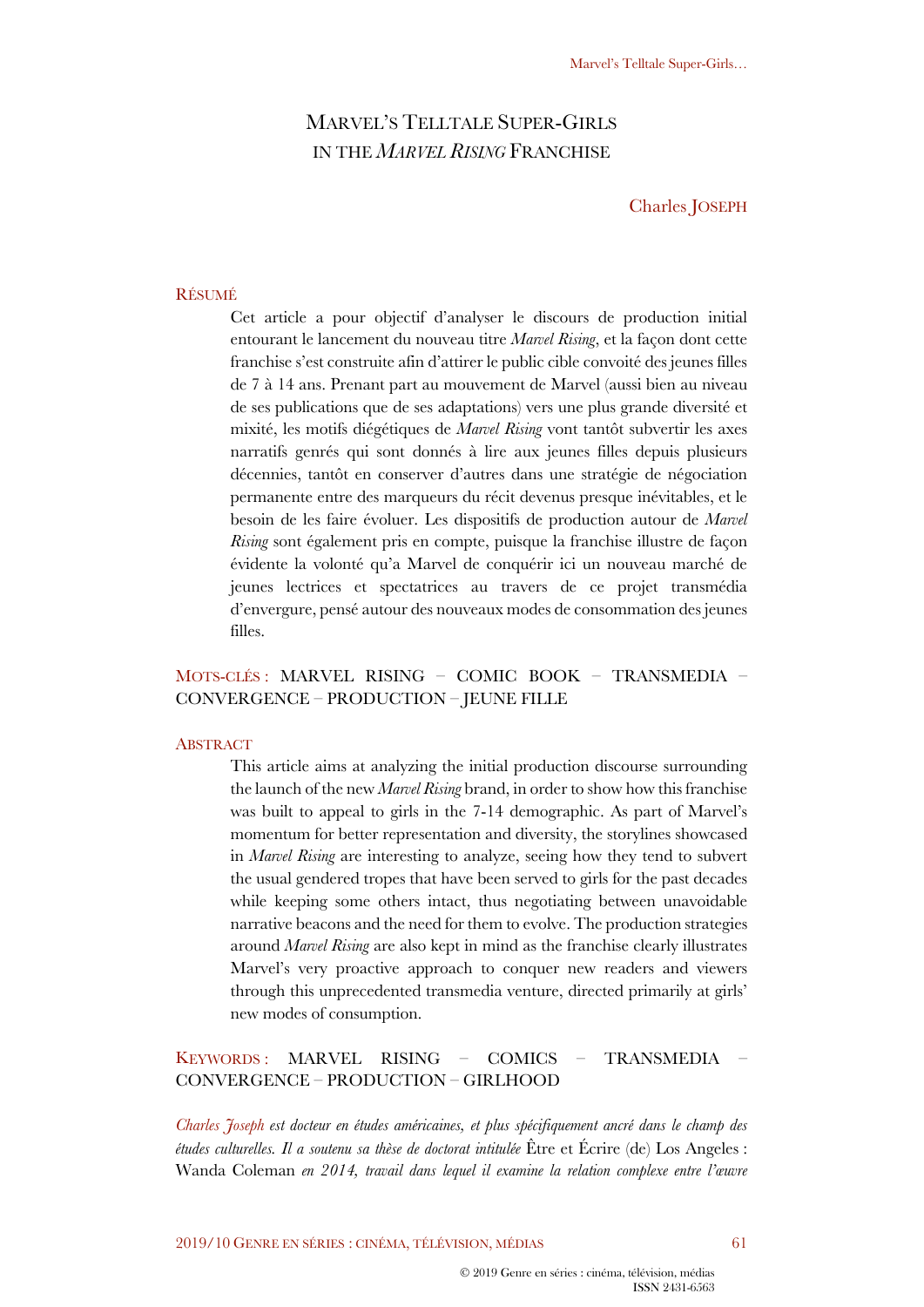*transmédia de l'auteure noire américaine et la ville qui l'a vu naître, vivre et mourir. Les enjeux de cette recherche se cristallisent autour des mécanismes que cette œuvre artistique politiquement chargée parvient à mettre en mouvement pour finalement s'adjoindre à l'histoire de tout un territoire et en amender certains aspects. Il a simultanément développé un intérêt envers l'impact des pratiques de l'industrie du divertissement ancrée à Los Angeles sur l'histoire de la ville californienne ainsi que sur son identité socio-culturelle. C'est selon ce prisme d'étude des stratégies de convergence transmédiatique et des systèmes de productions, représentations ou dénonciations dont elles sont les vecteurs qu'il s'attache à analyser notamment l'engouement envers les super-héros américains, des comics aux écrans. Il a publié des articles dans les revues* ORDA, Conserveries Mémorielles, ANGLES, TV/Series *ou encore* IdeAs *ainsi que dans plusieurs ouvrages collectifs. Il est actuellement PRCE à l'Université Rennes 2.*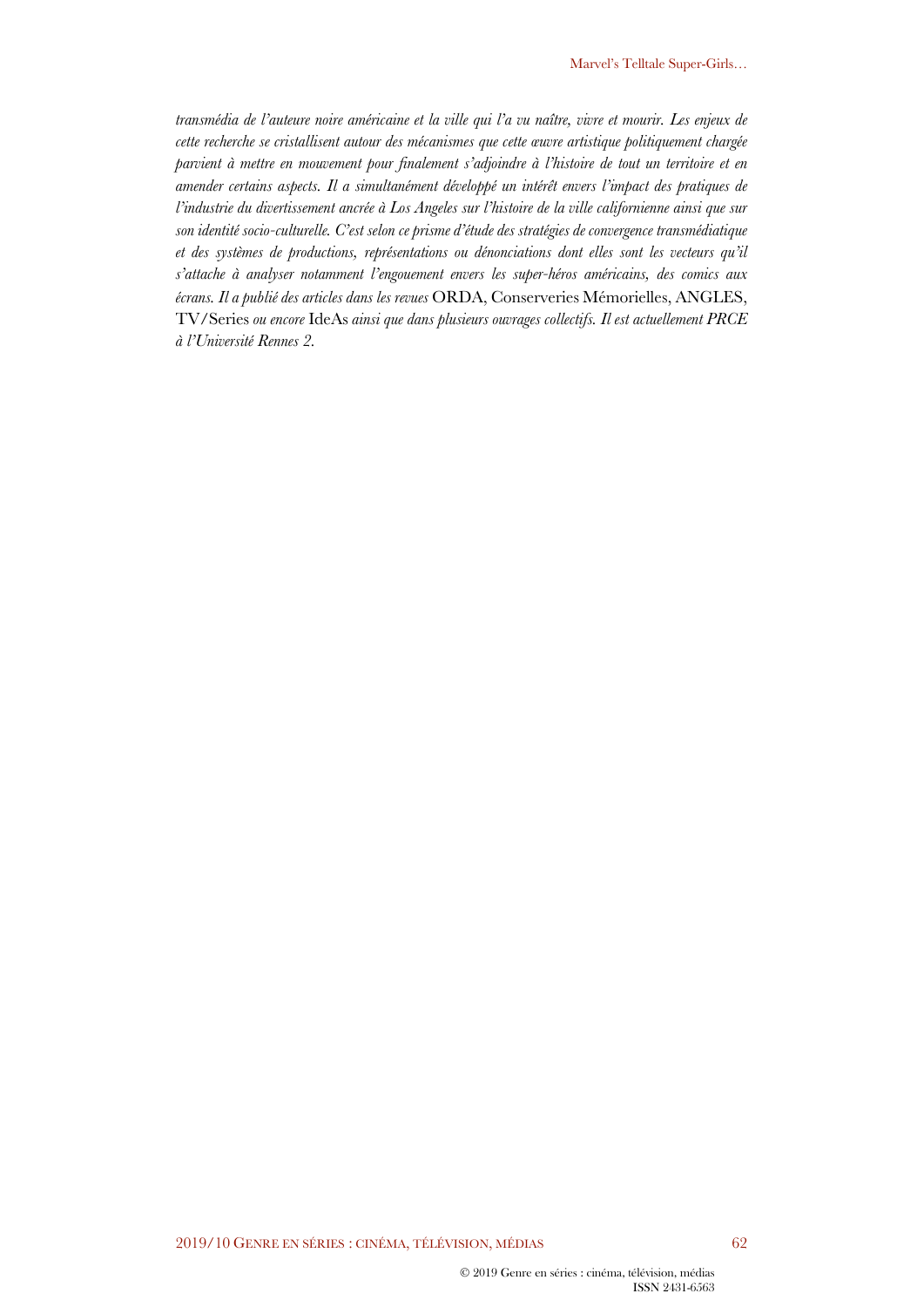"When a threat no one could have expected bears down on the Marvel Universe, this ragtag, untrained band of teens have no choice but to rise together and prove to the world that sometimes the difference between a "hero" and "misfit" is just in the name."

This official logline for the feature-length animated film *Marvel Rising: Secret Warriors* was unveiled in early December 2017 as Cort Lane (Marvel Senior Vice-President Animation & Family Entertainment) and Sana Amanat (Marvel Vice-President of Content & Character Development) announced Marvel's "new multiplatform animation franchise featuring the next generation superheroes" *Marvel Rising* (Hipes, 2017). While no specific gender is specified or mentioned within these few lines, this "untrained band of teens" is predominantly female with strong young women written as leads for this new team. This description of *Marvel Rising* does not depart from the core marketing strategy of the publishing house as it highlights characters rather than superpowered beings, one of the most noteworthy differences with its biggest competition, DC Comics.

Beginning in the late 1930s the comic book format and its superheroes first captivated mostly young male readers, but as the comic book industry developed extensively over the 1940s, it tried to appeal to young women as well. Whether it was with the help of new superheroines (Wonder Woman, Blonde Phantom, Golden Girl, Madame Strange, Miss Fury, Black Cat, etc.), or with the launch of new comic book titles (*Young Romance*, *Young Love*, etc.), or even with the establishment of the teen humor comics genre (of which Archie Comics has been the undisputed leader), the comic book industry intended to diversify its readership from very early on. But after the gradual loss of popular interest that the medium has known from the mid-1970s until the late 1990s, the comic book industry focused on its first marketing target and its readership became predominantly male.

Very few large-scale comic book market studies are made available to the public as they are usually used by the publication house as insiders' information to impel new strategies. But in October 2017, a panel at the New York Comic Con hosted by Kristen McLean presented the results of an NPD Bookscan demographic study about comic books and graphic novels buyers,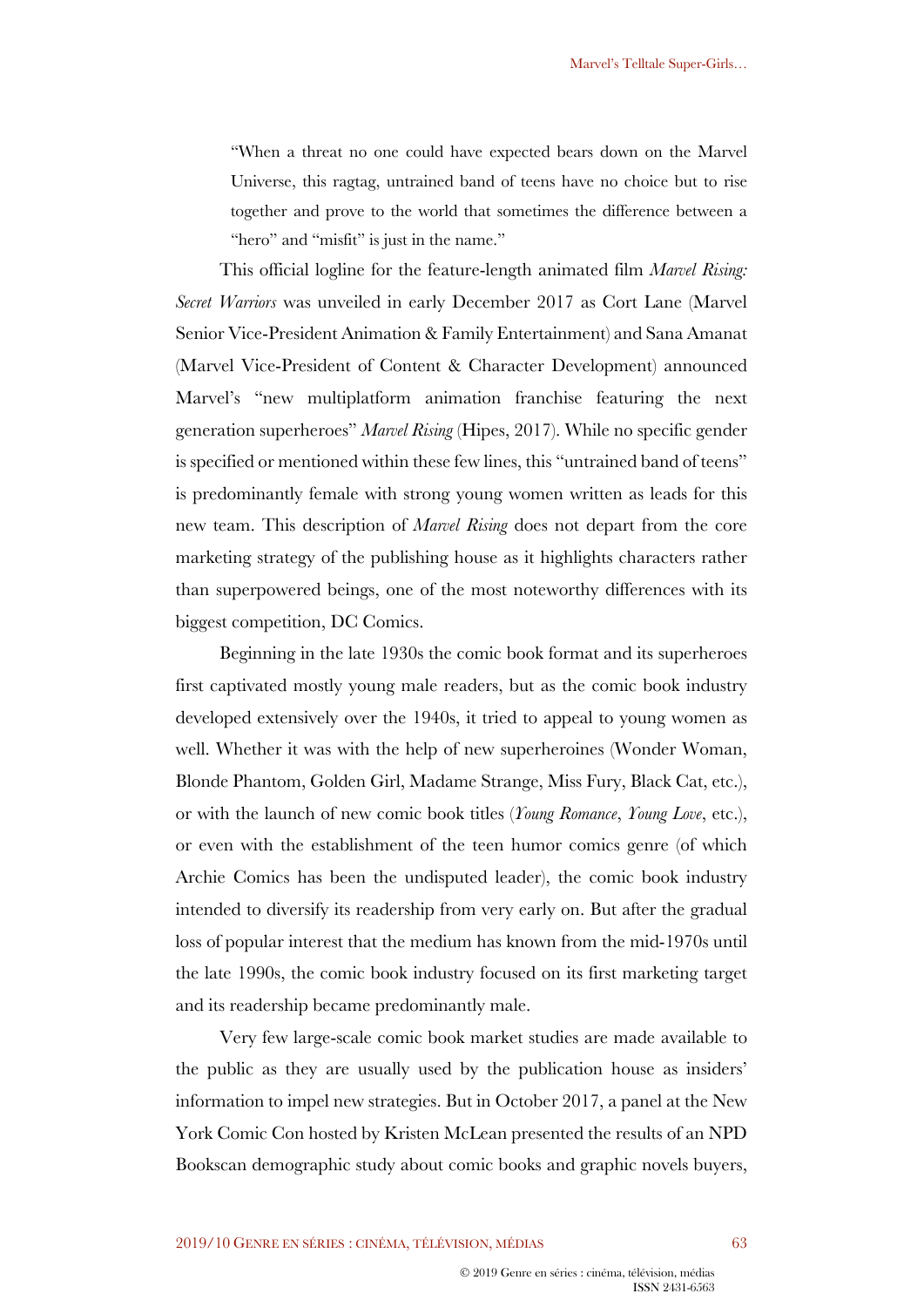based on a sample of 72, 000 consumers. The results in term of gender were quite clear:  $63\%$  of comics and graphic novels are purchased by men,  $37\%$ by women; and in terms of genre, superhero buyers are more heavily male (78 %); while manga buyers are more evenly divided (56 % male and 44 %) female) (Alverson, 2017).

Even if there is no argument that women are more and more visible and active in comic book culture in its now many different forms (comics books, films and series adaptations, videogames, amusement parks, collectibles and merchandising, etc.), the readership of the genre remains mostly masculine, as shown by the NPD Bookscan market study. *Marvel Rising*, however, in its unabashed transmedia strategies and carefully chosen story-arcs and tropes, might very well be Marvel's biggest offensive to date in order to change this paradigm. This paper thus aims to analyze the production discourse surrounding *Marvel Rising* and more specifically how it articulated its own perception of its targeted young female audience through transmedia convergence1 but also through the narrative motifs showcased by the franchise.

# **DELINEATING MARVEL'S GIRL CULTURE: BETWEEN TRANSMEDIA AND ASSEMBLAGE**

Setting provisional boundaries and limitations to what girl culture is supposed to encompass always proves to be a risky venture, as is the case for delimiting any type of cultural group, gendered or not. When culture is invoked, female adolescents are usually envisioned as mass consumers first, and thought about in marketing terms rather than in relation to actual cultural content. Among others, we can cite Natalie Coulter's monograph *Tweening the Girl: The Crystallization of the Tween Market* (2011) or Mary Celeste

<sup>&</sup>lt;sup>1</sup> According to Henry Jenkins, convergence "is both a top-down corporate-driven process and a bottom-up consumer-driven process. Corporate convergence coexists with grassroots convergence. Media companies are learning how to accelerate the flow of media content across delivery channels to expand revenue opportunities, broaden markets, and reinforce viewer commitments. Consumers are learning how to use these different media technologies to bring the flow of media more fully under their control and to interact with other consumers. The promises of this new media environment raise expectations of a freer flow of ideas and content. Inspired by those ideals, consumers are fighting for the right to participate more fully in their culture. Sometimes, corporate and grassroots convergence reinforce each other, creating closer, more rewarding relations between media producers and consumers." *Convergence Culture*, 2006, p. 18.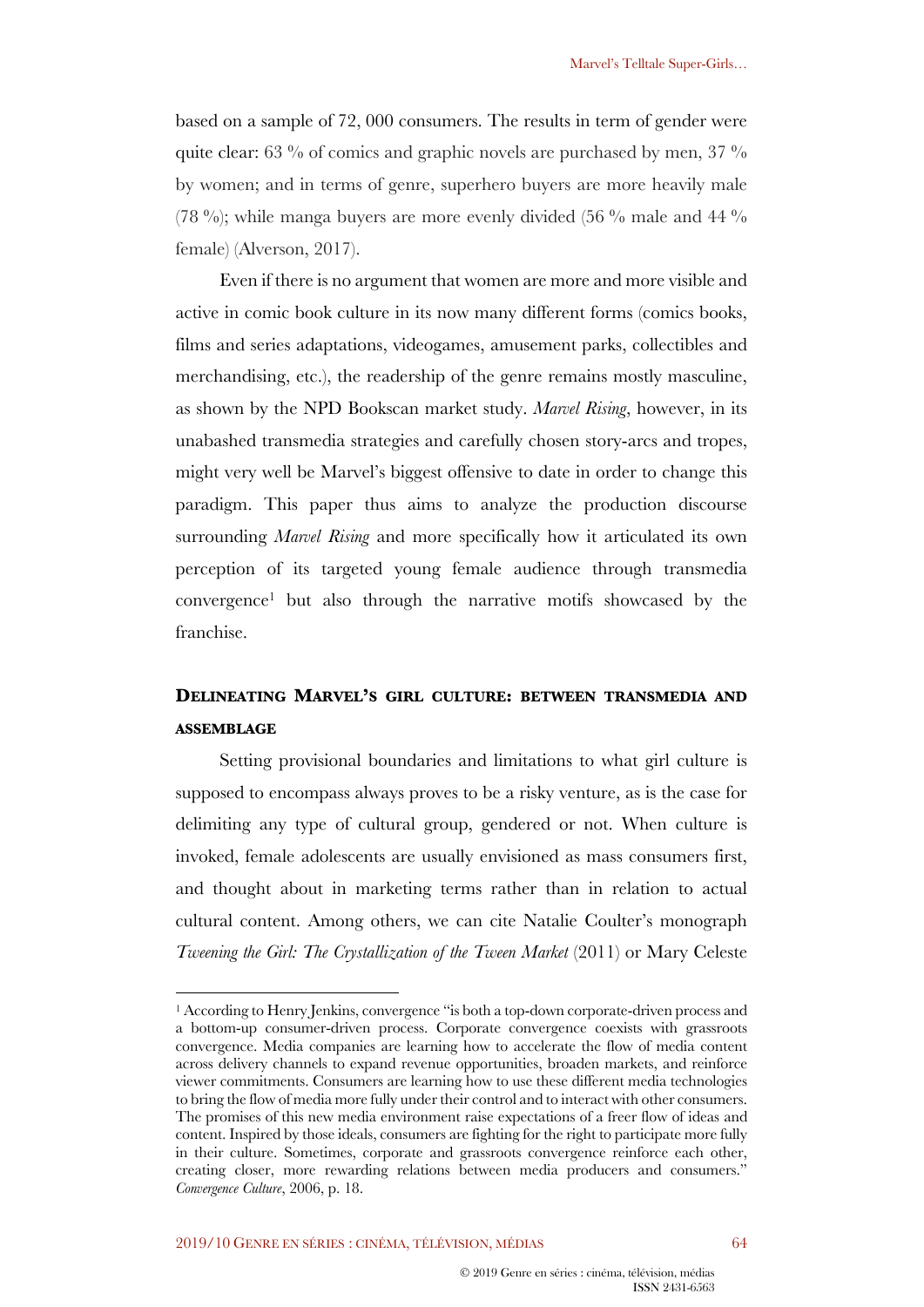Kearney's *Mediated Girlhoods: New Explorations of Girls' Media Culture* (2011) and *Mediated Girlhoods: New Explorations of Girls' Media Culture Volume 2* (2018) which all show how girls are now repeatedly apprehended, by the vast majority of the cultural producers scrutinized in these studies, as mass consumers first. Because I am focusing in this paper on a specific brand and its cultural products intended for a particular demographic, the terms girls and female adolescents will hint at the target audience that *Marvel Rising* is trying to reach out to. In her seminal *Girls: Feminine Adolescence in Popular Culture and Cultural Theory* (2002), Catherine Driscoll discusses about what girl culture came to be known for, and argues that girl culture and the girl market are sometimes thought of as being one and the same, two different notions that revolve however around a similar concept, that of the assemblage:

Thinking about the girl market as identification rather than demographic positions girl consumers as an assemblage of cultural positions and normative lines. The girl market mediates identity and power through popular cultural codes and generic conventions for becoming a woman and belonging to different cultures. […] The girl market is not organized by an ideal girl or by one set of parameters for ideal girlness, but has different shifting boundaries for the embodied assemblage of different girls and girl markets. In a process of assemblage what attaches to a meaning, or cultural production, can and will also detach from it. [...] Feminine adolescence and girlhood are thus produced through a range of consumptions upon the collage surface of girls as a group identity. In consumption of girl culture, girls are recorded as producing and desiring themselves at the edge of such group identities: not simply a peer marketplace but a multiplicitous production of interest in themselves. (Driscoll, 284-7)

Even if the formulation of multiple "interests in themselves" could be perceived as being a bit tactless as it might suggest exceedingly egocentric tendencies and shallowness of girls being strictly interested in themselves, what Driscoll highlights throughout her monograph is that, no matter the different forms it might take, girl culture cannot convey a monolithic ideal of girlhood. Instead, girl culture intends to explore girlhood through a wide variety of cultural contents, surveying the many facets of what makes them tick, and thus not limiting girls to the alleged norms or canons they should follow blindly, but rather pushing through non-normative interests and discourses.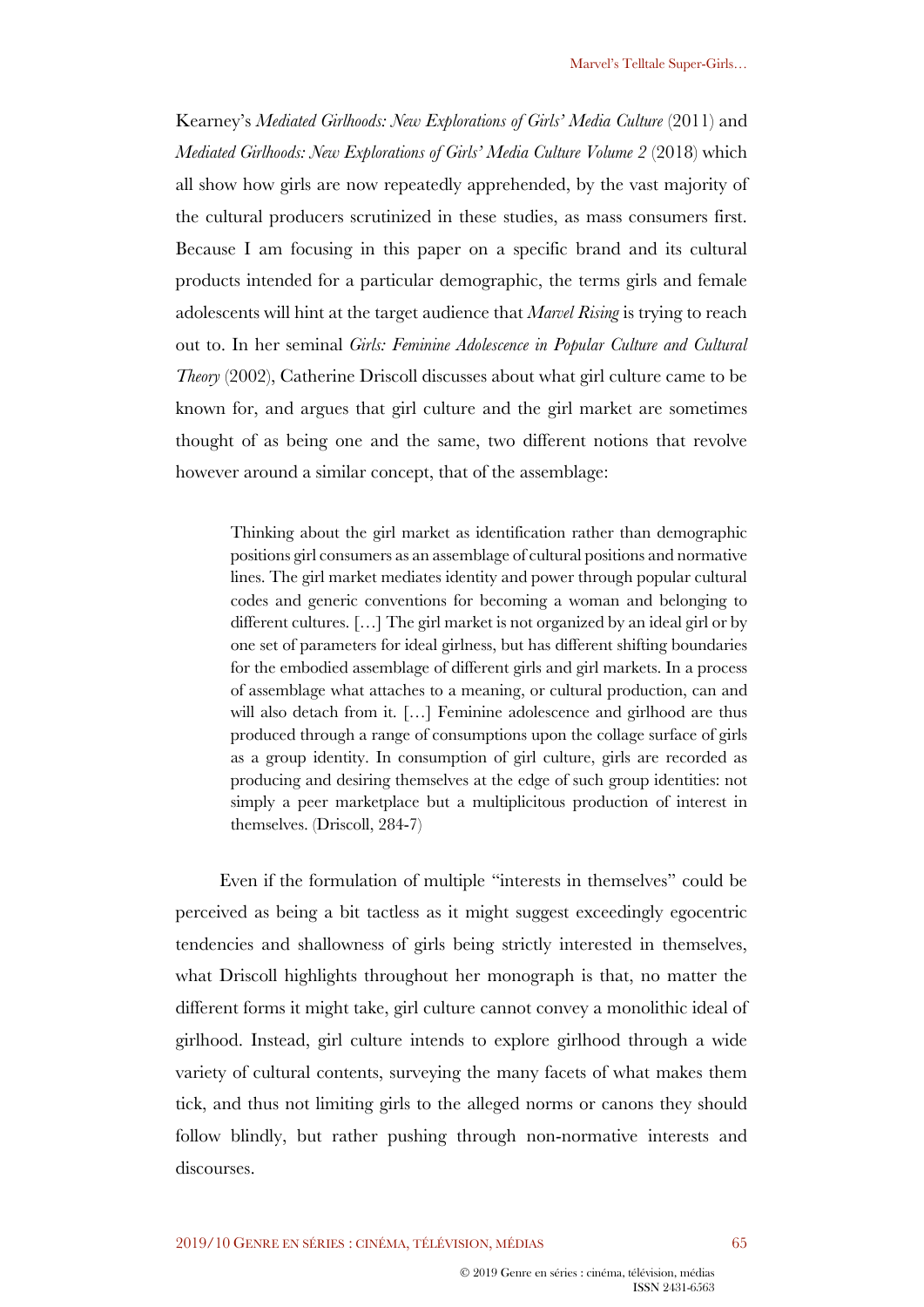An idea of the girl market is used to sell participation in girlhood. The commodities marketed to the new (global) girl consumers […] include the idea and the means of feminine adolescence. But rather than being equivalent to the girl market, girl culture names the circulation of ways to articulate identities as girls. Girl culture does not denote advertising, sales, or commercial discourse on who buys what popular cultural products, because these do not delimit circulating representations of girls or necessarily identify any social group as girls. (Driscoll, 268)

Girl culture is not a notion that is designed to encompass a cultural product destined to be consumed by young women in order to motivate right and wrong ways to be a girl. Girl culture is rather an ensemble of cultural objects that female adolescents relate to and engage with, whether the said cultural object was intended to reach this demographic or not. Each young woman decides what girl culture is to her, and agency is indeed key. But creators are now using focus or test groups to anticipate girls' agency in deciding what narrative will echo their experience and expectations, and the production strategies behind *Marvel Rising* could prove to be a case in point. Given the standpoint selected in this study, the terms 'girl' and 'girlhood' will refer to the targeted audience of the *Marvel Rising* franchise, one that can be delineated more precisely given the analytical tools provided by the different demographics defined by the ratings of kids-oriented networks. While kids (boys and girls) constitute a first demographic group (2-11 or 6-11), tweens (boys and girls also) constitute a second group for people aged 9-14. Because of *Marvel Rising*'s clear intention to appeal to a tween audience demographic, 'girls' will here refer to young females aged 9 to 14.

As of late, much attention has been given to the comic book format with the continuing popularity of superhero films, most notably through the Marvel Cinematic Universe now more commonly dubbed MCU. With this growing attention came more acute scrutiny about how women were represented in the genre in terms of narrative but also creative positions within the industry. Different books such as *Superheroes and Identities* (Gibson, 2015) or *Gender and the Superhero Narrative* (Goodrum, 2018) analyze these concerns in depth and Mel Gibson's articles "Who does she think she is? Female comicbook characters, second-wave feminism, and feminist film theory" (Gibson,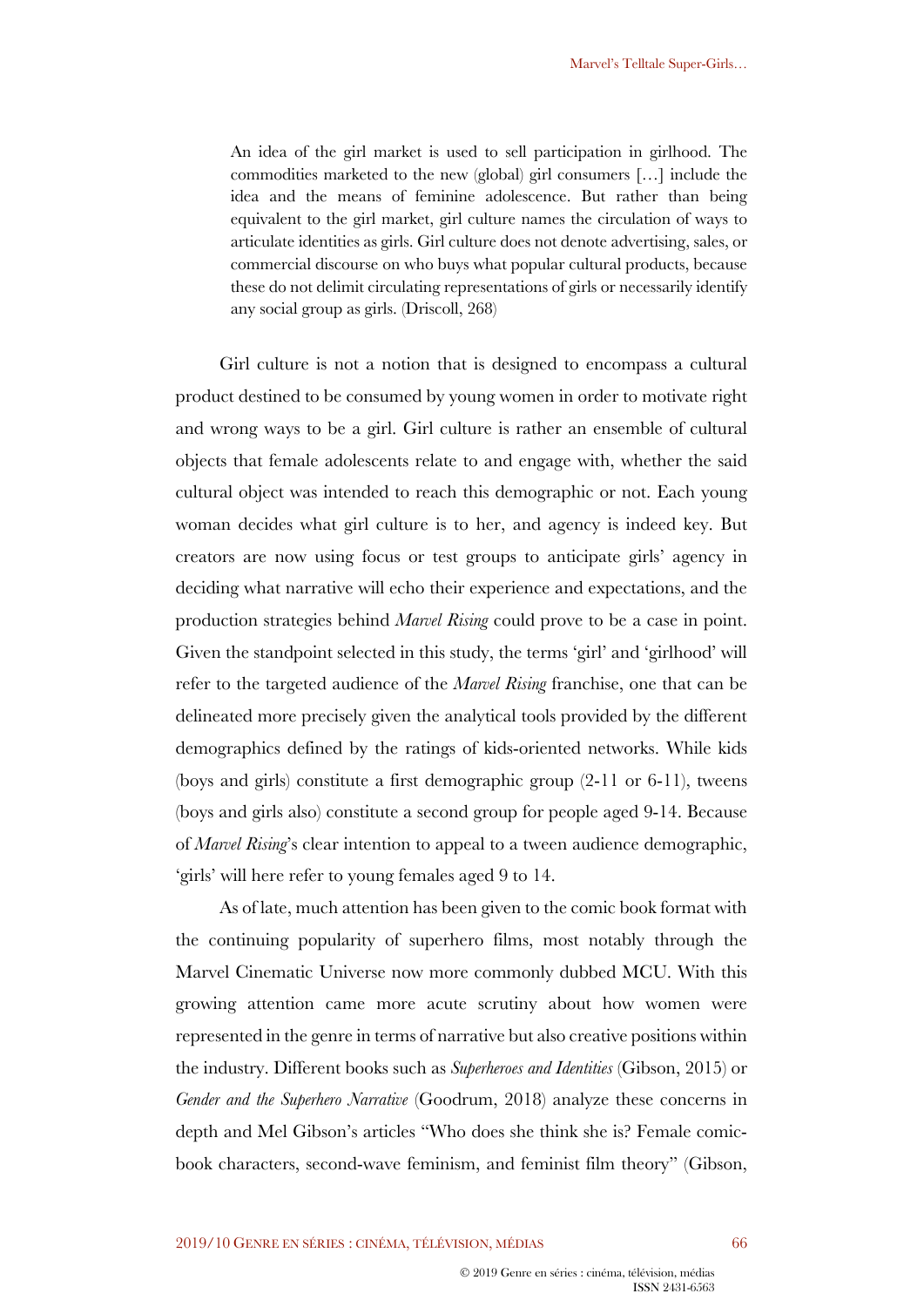2015) or ""Yeah, I think there is still hope": Youth, ethnicity, faith, feminism, and fandom in *Ms. Marvel*" (Goodrum, 2018) provide closer investigations as well as optimism on female representation in the genre. While few examples of cultural objects intersect between Catherine Driscoll's *Girls* and the realm of American comic books, (mostly due to the publication year of *Girls*) it is worth noting that some others do coincide2. Manga has been discussed alongside comic books in many analyses about female representations in the medium, with many shojo narratives being referred to and identified by Driscoll as being an integral part of girl culture. *Sailor Moon* (1992) is probably the most well-known example, but other Japanese anime series have also paved the way for the rise of female-led comic book titles such as *Cat's Eyes* (1983), *Cardcaptor Sakura* (1998) but also the 1998 beloved American cartoon *The Powerpuff Girls* as well as the superheroesque French and Canadian cartoon *Totally Spies!* or the female-led sequel to Nickelodeon's *Avatar* with the 2012 *The Legend of Korra*.

Female-led animated programs are thus nothing new and Marvel as well as the rest of the comic book industry has only followed in those footsteps. The first comic book-inspired female-led animated program was launched in 2000 with the short-lived *Gotham Girls*, a web series broadcast on the Warner Brothers website. A more successful DC comics web series was launched in 2015, *DC Superhero Girls*. The animated series was broadcast for 5 seasons and 112 ten-minutes-long episodes on the Warner Brothers YouTube channel before being rebooted as a classic animated series that premiered on the Cartoon Network in January 2019. While the target audience of these programs is clearly directed towards girls, the rhetoric surrounding Marvel's attempt to appeal to the same demographic has been a lot more cryptic. Indeed, *Marvel Rising* has been advertised as being part of the ongoing endeavor to offer better female representation in superhero narratives, but without any sort of emphasis on gender, preferring instead to offer a better representation of diversity. Notions of womanhood or girlhood are erased, focusing rather on characterization freed from any sort of gendered appeal.

<sup>2</sup> It is also worth mentioning that Driscoll later analyzed superheroine narrative in her 2007 article "Super-Heroine: Women as Martial Artists in Early Twenty-First Century Cinema."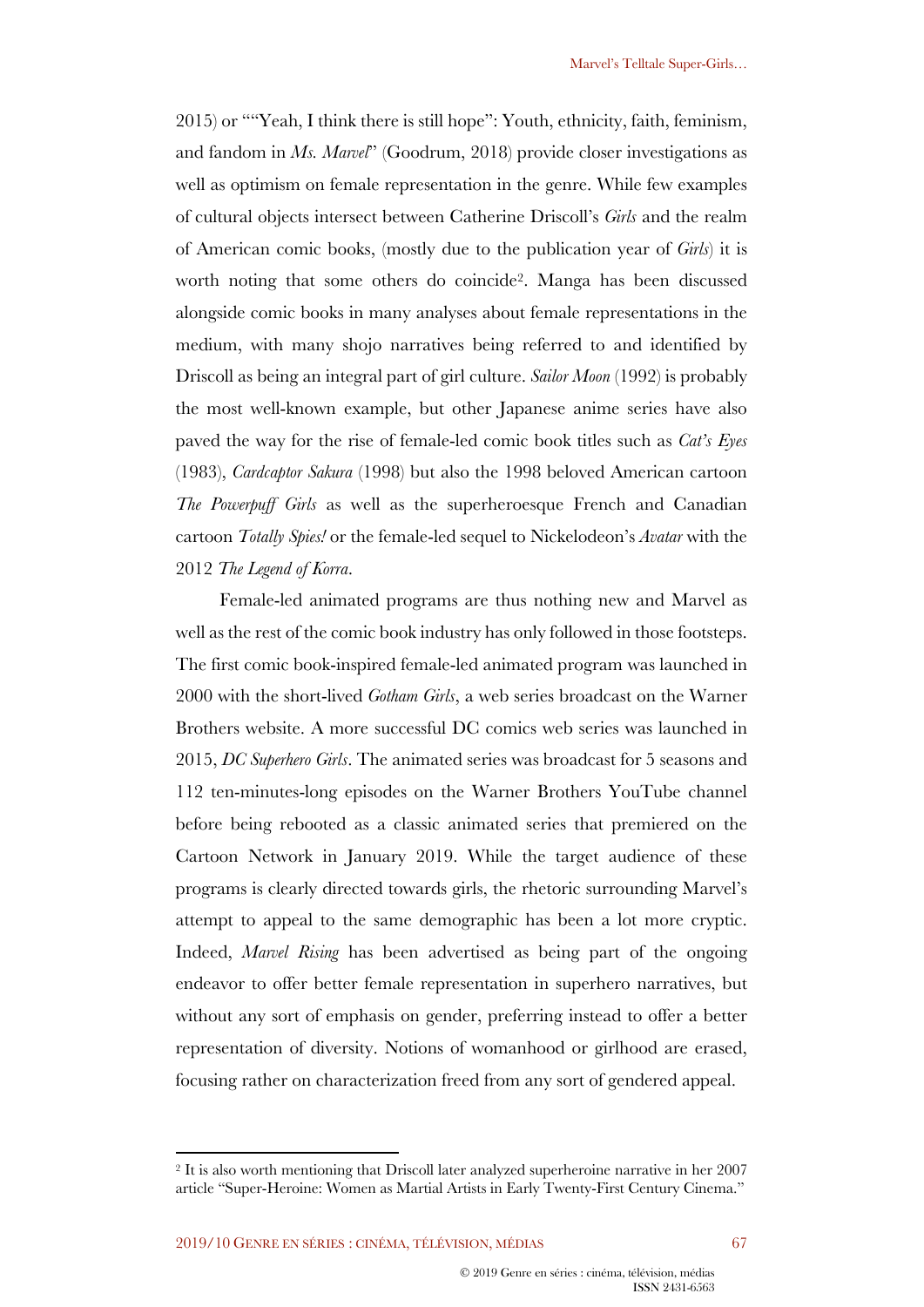Launched in April 2018, *Marvel Rising* #0 was a free digital comic book which started the whole subsequent franchise, and Sana Amanat, as Vice-President for content and character development, speaks directly to the readers on the comics' second page:

The Marvel universe is a rich treasure chest of characters born across Marvel's incredible 80-year history. From Captain America to Captain Marvel, from Iron Man to Ironheart, this is an ever-expanding universe full of powerful heroes that also reflects the world we live in. (Grayson, 2)

In this first part of her address, Amanat carefully chose Captain America and Iron Man, the two central characters of the MCU, thus inducing transmediality from the very start. She is here referring to Marvel's roster of comic book superheroes and she could have easily picked other long-standing characters such as Namor or Nova, but the egalitarian parallel created by the two Captains and Irons of each duo serves the primary purpose of *Marvel Rising*. Choosing to associate a female character to each of these two iconic superheroes (namely Captain Marvel a.k.a. Carol Danvers and Ironheart/Riri Williams), is however a very clever way to introduce equal gender representation as a reflection of "the world we live in" without mentioning it directly.

Yet despite that expansion, our stories remain timeless. They've been shared across the globe and across generations, linking fans with the enduring idea that ordinary people can do extraordinary things. It's that shared experience of the Marvel story that has allowed us to exist for this long, whether your first marvel experience was through a comic book, a bedtime story, a movie or a cartoon, we believe our stories stay with audiences throughout their lives. (Grayson, 2)

Further relying on the cross-media nature of comic book characters, Amanat enumerates where superhero narratives are now encountered: from the original comic book medium to the latest films or animated series. Gender neutrality is also reaffirmed in this short paragraph through the use of the terms "fans", "generations", "people" or "audiences". Amanat thus emphasizes that comic book superheroes and superheroines are not intended to appeal to men or women but to men and women.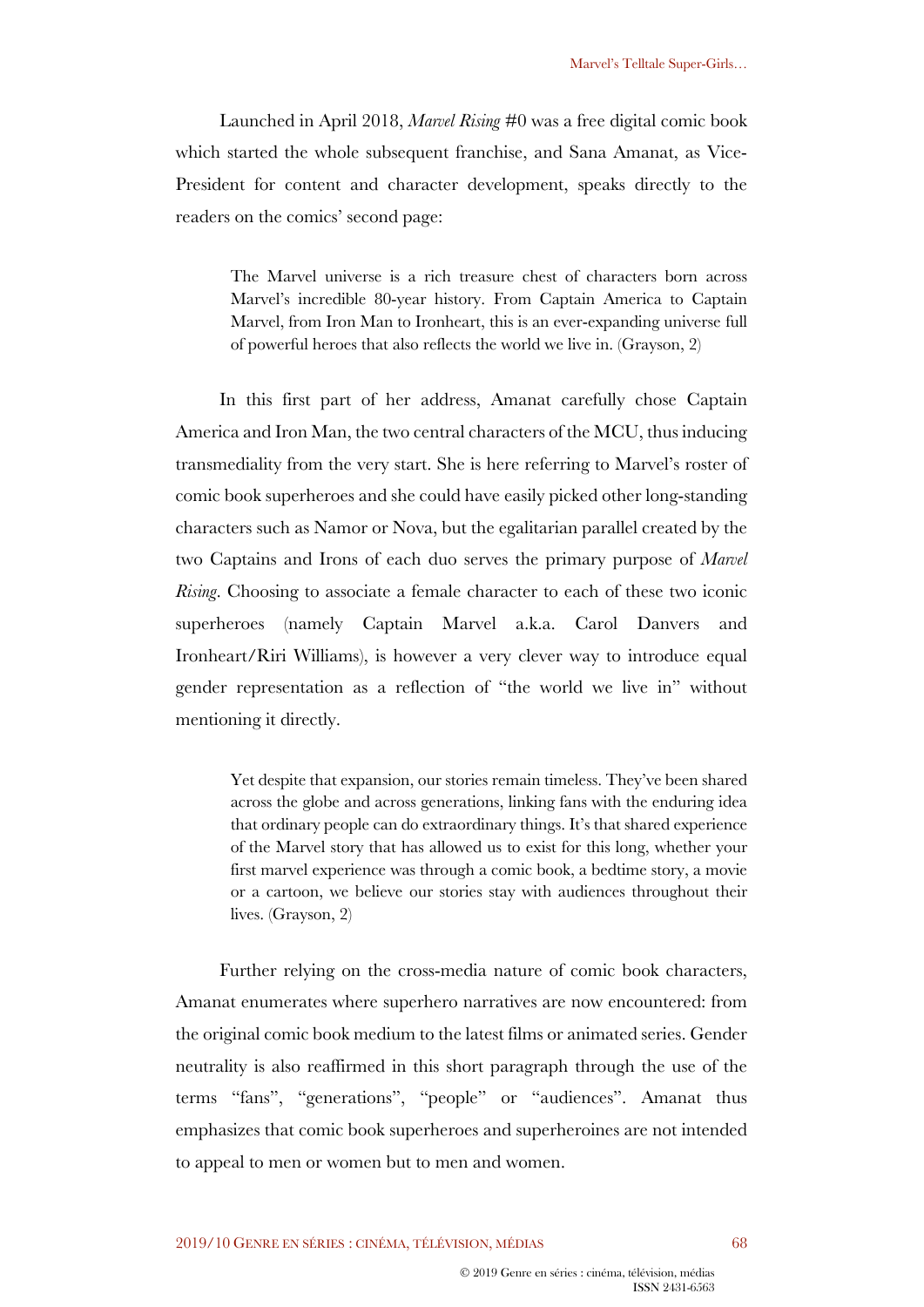*Marvel Rising* is a celebration of this timelessness, as our stories pass from one generation to the next, so does the love for our heroes. From the classic to the newly imagined, the passion for all of them is the same. If you've been reading comics over the last few years, you'll know characters like Ms. Marvel, Squirrel Girl, America Chavez, Spider-Gwen and more have assembled a bevy of new fans while captivating our perennial fans. Each of these heroes is unique and distinct – just like the readers they've brought in – and they remind us that no matter what you look like, you have the capability to be powerful, too. (Grayson, 2)

The gender neutrality rhetoric goes on, calling the *Marvel Rising* roster of characters as heroes instead of superheroes or superheroines, even though the ones that are mentioned in this paragraph are all female: Ms. Marvel (Kamala Khan), Squirrel Girl (Doreen Green), America Chavez and Spider-Gwen (Gwen Stacy). The conscious choice to soften power in order to favor characterization could be perceived as a hint towards the more feminine readership intended for this title. The absence of the super- prefix allows to focus on a character who is powerful by nature and who is not defined nor attractive because of its superpowers but because of who s.he is. The emphasis on appearance, "no matter what you look like", could also be linked directly to more gendered concerns directed more specifically towards girls, who are often perceived as being more worried about appearance than boys are, thus appealing to more feminine issues without identifying them as such. The allure and identification process these new characters are intended to provide is clearly stated by Amanat who compares the uniqueness and distinctiveness of these new heroes to that of the new "readers they've brought in."

We are taking the heroes from *Marvel Rising* to new heights in an animated feature later in 2018, as well as a full program of content sweeping across the company. But first we're going back to our roots and telling a *Marvel Rising* story in comics: the first place you met these lovable heroes. So, in the tradition of expanding the Marvel universe, we're excited to introduce *Marvel Rising* – the next generation of Marvel heroes for the next generation of Marvel fans! (Grayson, 2)

As she closes this short introduction, Amanat evokes how the franchising process will unfold. Following this debut in the historical comic book format, *Marvel Rising* will continue in an upcoming animated feature and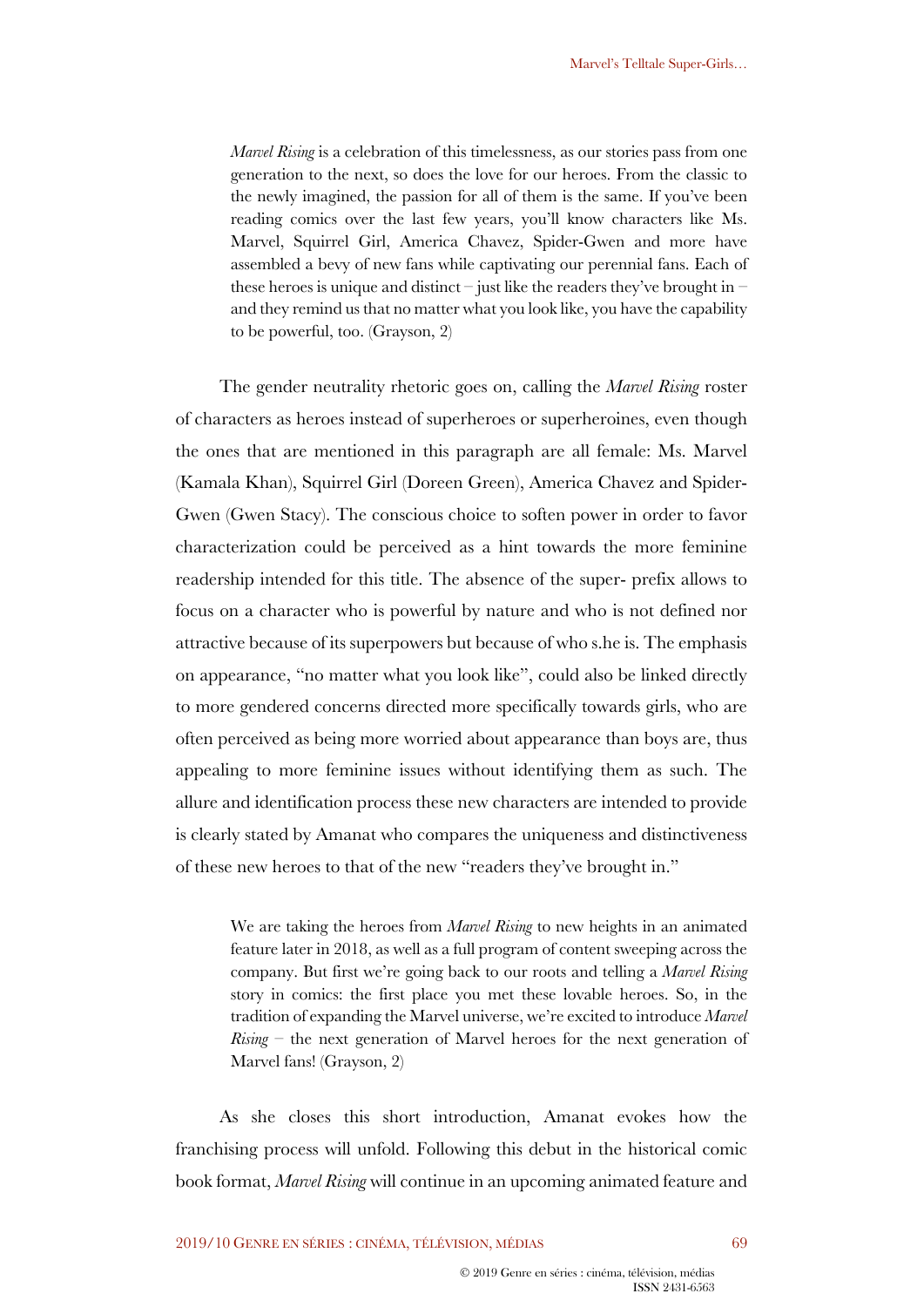more "content sweeping across the company" and on various platforms as well. Still, no gender marker is perceptible in these last few lines either, and this editorial decision to remove all gendered nouns and pronouns from this introductory text is probably *Marvel Rising*'s biggest tour de force. On the one hand, it does not ostracize the comic book medium's mostly male readership and invites them to engage with the storyline as they usually do with the rest of the titles they might be reading; and on the other hand, it does not brand *Marvel Rising* as a girl-only marketed product with all the clichés and flaws it might conjure up. This gender neutrality in the marketing department could also be perceived as particularly valorizing for both boys and girls as it challenges the codes, and thus relies heavily on each user's agency: it is up to them to decide whether they want to interact with this cultural object or not, freed from any type of gendered marketing determinism. It thus sets up *Marvel Rising* as able to tackle themes and storylines that are not limited by gendered considerations, but is it enough to address diversity while departing from the stereotypes that are sometimes scattered across girl culture narratives?

#### **REBRANDING A WELL-KNOWN DYNAMIC DUO**

Upon the release of the first comic book of the franchise in April 2018, it was obvious that *Marvel Rising* would revolve around two core characters: Doreen Green a.k.a. Squirrel Girl and Kamala Khan better known as Ms. Marvel. It also became apparent early on that the main story-arc developed would consist in the creation of a new team of superheroes, younger superheroes, that would mimic the dynamics of the now world-renowned Avengers, thus matching together existing characters from the extensive roster of Marvel superheroes. In an attempt to build the team organically, the first *Marvel Rising* comic book storylines explore the budding friendship of Doreen and Kamala, from their very first encounter and realization about their respective alter-egos to their first crime fighting adventures as a dynamic duo of superheroines.

The editorial decision to form this alliance is yet not entirely based on characterization and purely narratorial decisions. These two characters have been at the heart of Marvel's decision to widen their readership demographic, and more particularly to attract younger women to the medium of comic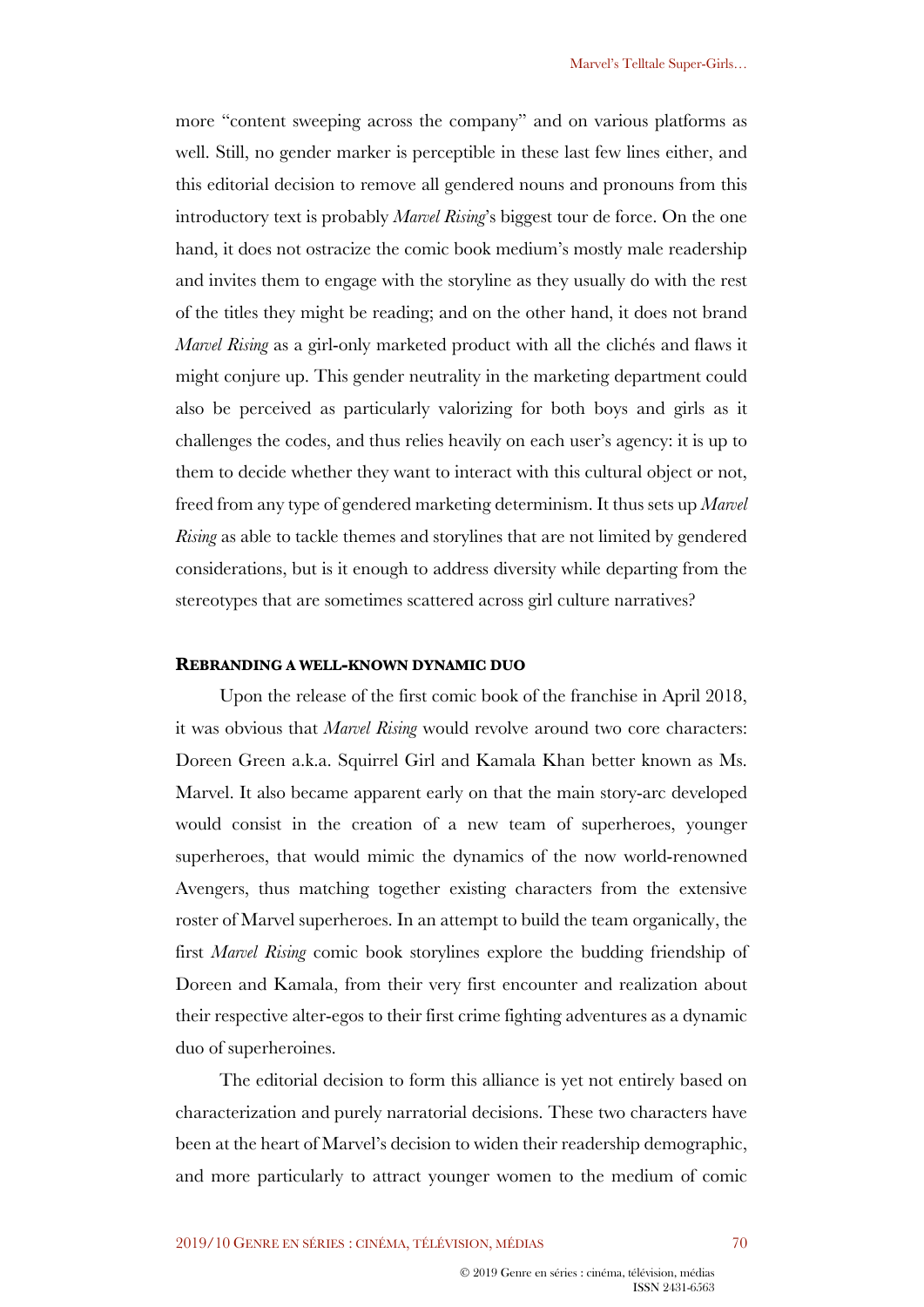books. While Ms. Marvel is not a new brand or name in Marvel's catalog, Kamala Khan who is now taking on the mantle, is. First appearing in 1977, Ms. Marvel was a moniker used by Carol Danvers for decades until she decided to step away from this superheroine identity to assume that of Captain Marvel in July 2012. It was after this event, during the summer of 2013, that we first met Kamala Khan, a young Muslim Pakistani American girl and carrier of the inhuman gene which gave her superpowers after being exposed to the Terrigen mist. Kamala is a polymorph inhuman who can control her size and can "embiggen" at will all or some parts of her body such as her legs to travel faster or her fists to fight her enemies.

Self-professed as Captain Marvel's biggest fan, Kamala decides that she also wants to become a superheroine like her idol, and what better superhero name to take than the one Carol Danvers used to have in order to follow in her footsteps. Politically speaking, the first Muslim superheroine made the headlines when it was decided that the new Ms. Marvel would have her own comic book title starting in early 2014, but critical as well as public acclaim made of Kamala an immediate success, with Sana Amanat as editor of the title.



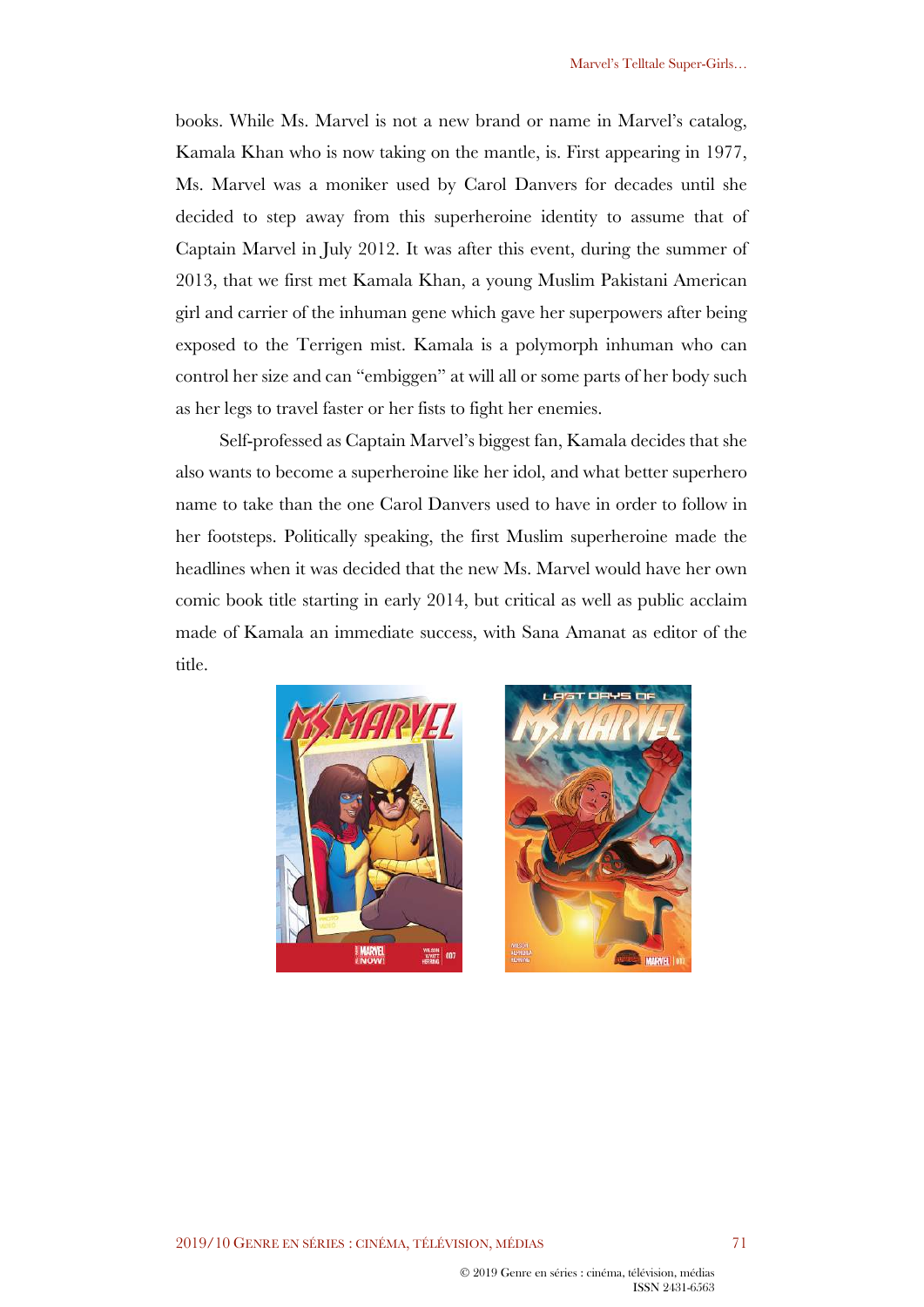

Main covers for *Ms. Marvel* Vol.3 #7 (Oct. 2014), Vol.3 #17 (Oct. 2015), Vol.4 #5 (May 2016), Vol.4 #17 (June 2017).

Upon looking at some of *Ms. Marvel*'s covers, some tropes become apparent. Kamala is the new kid in the group and behaves like a fan of many of these superheroes, the selfie with Wolverine is one example and the apparent attachment to Captain Marvel as well. In the latest volume of the title however, the visual tropes on the title's main covers are taking another direction from what could have been perceived as a fangirl approach. Kamala gradually becomes her own superheroine with many different facets to herself as expressed through the *Ms. Marvel* vol. 4 #5 cover. Finally, Kamala is more often depicted on the cover as battling against several enemies (mostly *male* enemies) against whom she can hold her ground, covers that are sometimes imbued with humor or caricature-like aesthetic to hint at the realm of videogames. Because Kamala is very fond of video games, this theme also appears regularly in the comics, an inclusion that clearly parallels the more visible and stronger investment of women in the field of videogames and esports. Because Kamala Khan is a brand-new character specifically written and drawn to become the new Ms. Marvel, the eponymous comic book cannot truly be considered as a rebranding of the character. This is not some younger versions of Carol Danvers being brought from the past or Carol Danvers letting go of her newly-acquired Captain Marvel status to return to her former moniker. Here, a sort of legacy appears with Kamala taking up the name for herself and making it mean what she intends to represent as a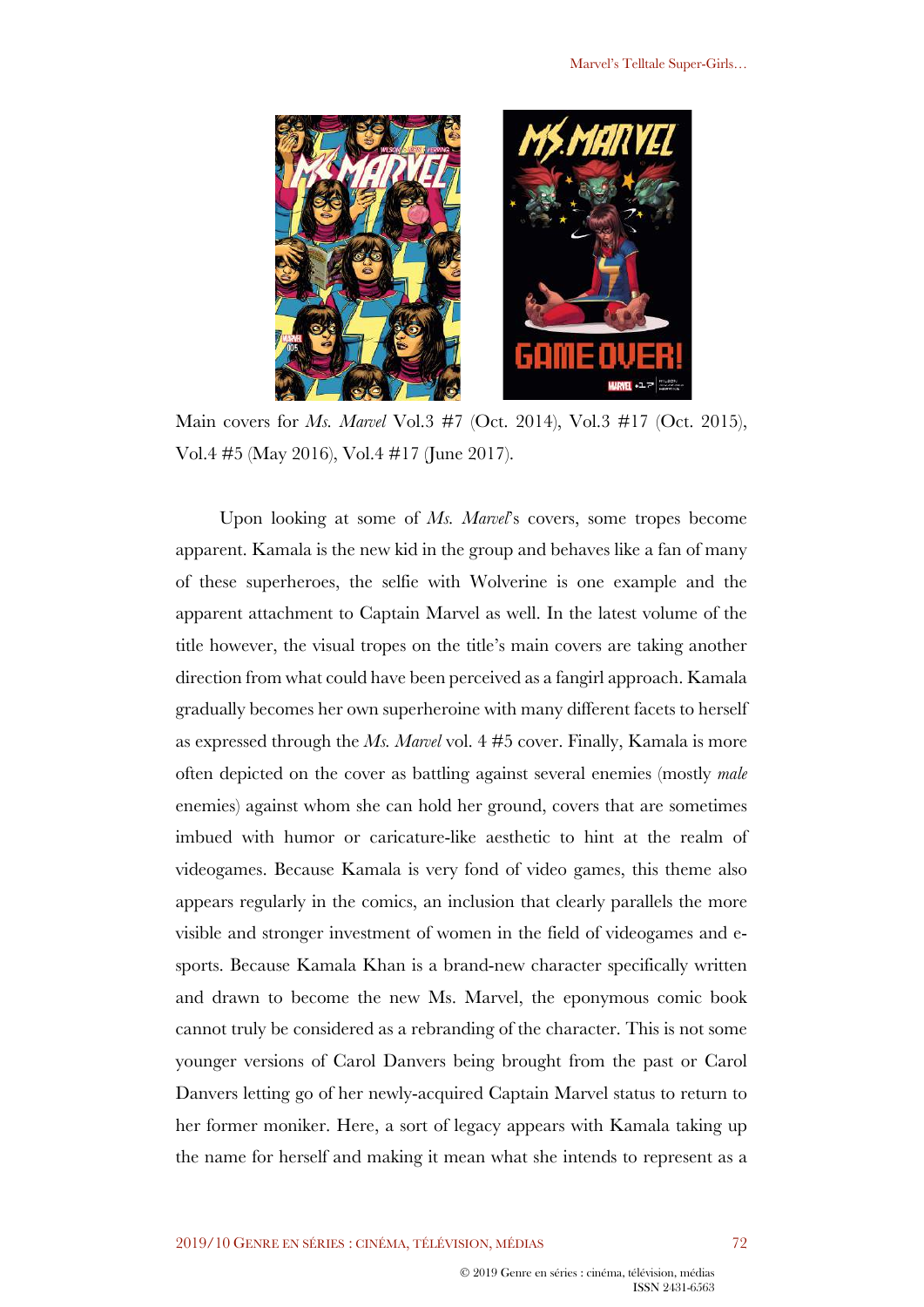superheroine. This ability of the genre to have different characters portraying the same superhero3 can still be seen as an editorial pirouette that allows comic books publishers to reinvent some characters at will, but it is not a rebranding per se, not like the one that Squirrel Girl has undergone.

Doreen Green's Squirrel Girl, on the other hand, is a different story since the character was created by Will Murray and Steve Ditko back in 1991 in *Marvel Super-Heroes* vol. 2 #8. First imagined as completely covered in fur, the character was always cheeky and fun, but could sometimes also be depicted in a scarier almost demonic kind of way, as when she appeared on the cover of the *Great Lakes Avengers*, terrorizing the likes of Batroc the Leaper or defeating Wolverine in a 1 on 1 combat in *New Avengers* Vol. 2 #15 (Aug. 2011). Sometimes used as a metafictional punchline by Deadpool, Squirrel Girl's appearances were very sporadic over 20 years, but things changed when Marvel decided to launch *The Unbeatable Squirrel Girl* in late 2014.



<sup>3</sup> Captain America is a good example of that strategy with about 10 different people assuming the role of the superhero since the title's publication in 1941.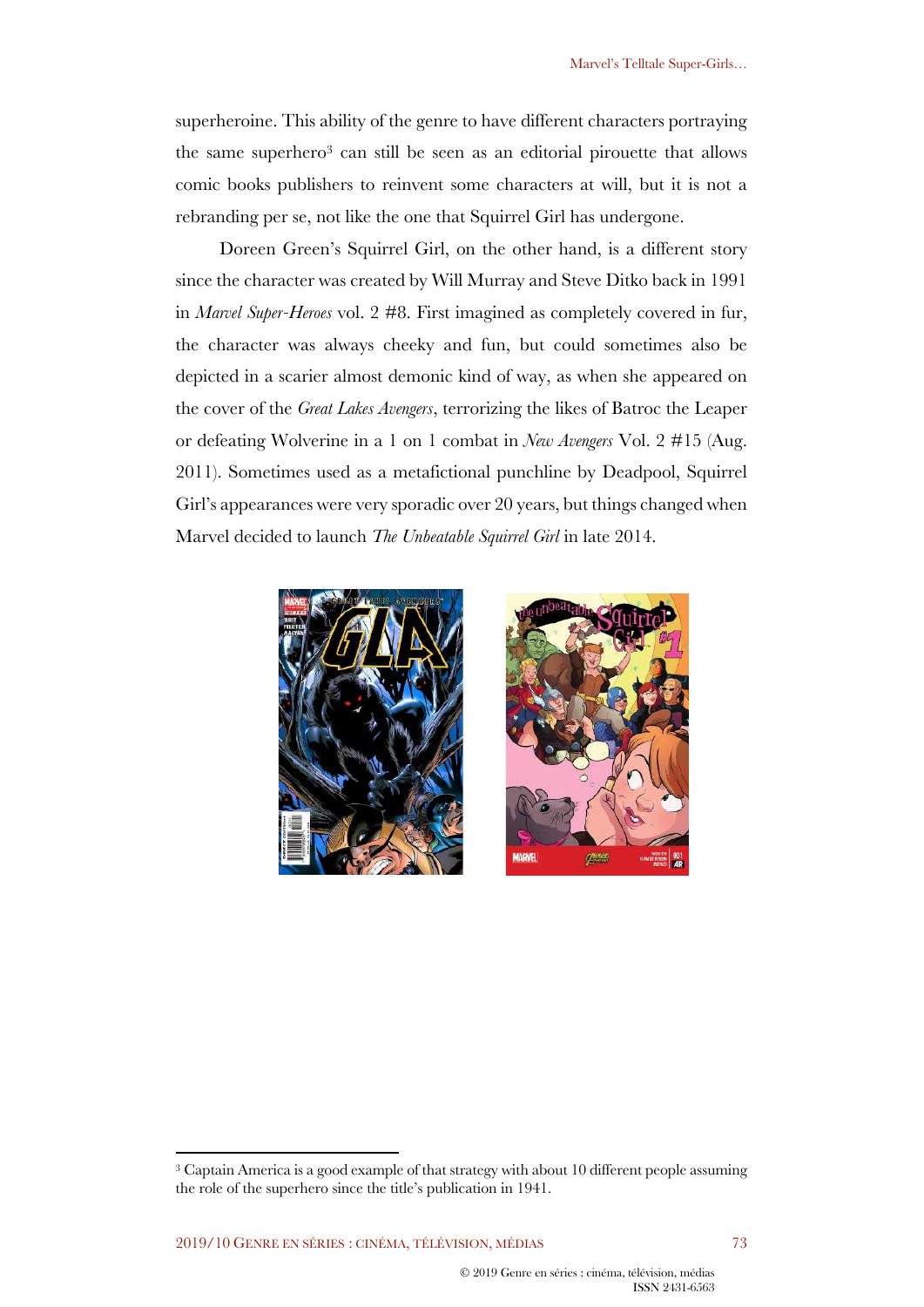

Main Covers for *G.L.A.* Vol.1 #3 (Aug. 2005) and *The Unbeatable Squirrel Girl* Vol. 1 #1 (March 2015), Vol. 1 #6 (Aug. 2015), Vol.2 #20 (July 2017).

With Ryan North and Erica Henderson at the helm, the comic book title clearly came as a follow-up after *Ms. Marvel*'s success in early 2014. The design evolved and Doreen is no longer covered in fur with a softer rounded face and a cuter acolyte, Tippy-Toe. Just like Kamala, Doreen admires the rest of Marvel's superheroes and pictures herself as heralded by the Avengers on the cover debut of the title. Similar tropes are explored in *The Unbeatable Squirrel Girl* but in a more humorous and sometimes metafictional way than in *Ms. Marvel*. On the cover of *The Unbeatable Squirrel Girl* #6, the artists intended to play with the genre's sometimes confusing storylines with the 2 different Thors (the original Thor and Jane Foster as the new Thor), but it also broke the fourth wall with a reference to the industry itself with Joe Quesada, one of Marvel's star editor-in-chiefs, appearing on the top-right corner. A secondyear computer science student, Doreen is obsessed with videogames, a theme that appears frequently in the pages of the comic book and a common interest shared by Kamala.

As part of this reimagining of the character, Marvel decided to publish two young adult novels. The first one *The Unbeatable Squirrel Girl: Squirrel Meets World* was published in February 2017, and the second one *The Unbeatable Squirrel Girl: 2 Fuzzy, 2 Furious* was published in March 2018. Pop culture referentiality and Easter eggs have become the norm in comic book films and series adaptations, and this practice has now translated to comic book format itself where more and more pop culture references are integrated here and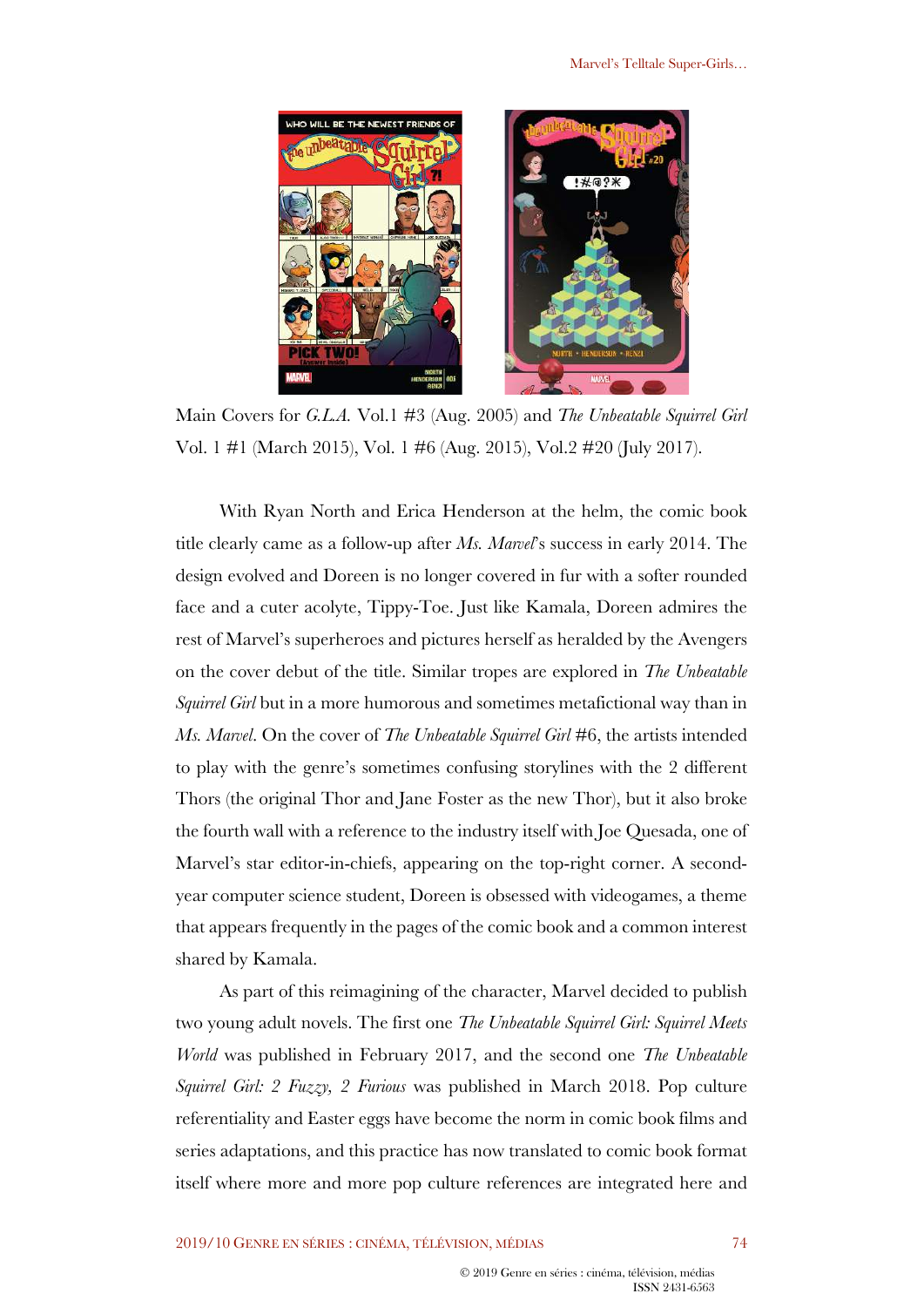there. Mostly used in titles who intend to break the fourth wall (*Deadpool*, *Howard the Duck*, *Lobo*, etc.), *The Unbeatable Squirrel Girl* also uses these references extensively and it became obvious in the two titles of the superheroine's young adult novels with first a reference to the 1990s sitcom *Boy Meets World* (ABC, 1993-2000) while the second one is clearly referring to the *Fast and Furious* franchise. After the success of the Squirrel Girl first novel, Marvel decided to publish *Ms. Marvel: Fists of Fury* in October 2017, thus bringing the two titles closer together in a marketing move to appeal to the readership of a genre known for its stronger female demographic with popular young adult sagas such as *Twilight*, *Divergent*, *Beautiful Creatures* or *Hunger Games*. Unlike Kamala's arrival in the Marvel catalog, Doreen had to undergo some adjustments to fit the narrative purpose the title was expected to serve, offering laughs and grit in a comic book title that was also met with much critical and popular accolades, even winning the 2017 Eisner award for "Best Publication for Teens." Kamala's publication journey thus reflects how Marvel Publications was able to create a character that would appeal in new and meaningful ways to a new female readership, while Doreen's reboot in *The Unbeatable Squirrel Girl* shows how much of a departure needed to be made in order to create a title that would primarily be aiming for a girl readership.

## **RETHINKING THE (SUPER)HEROINE NARRATIVE**

The duo of Kamala and Doreen was carefully chosen as well as carefully adapted for the *Marvel Rising* franchise. Before launching the title, Cort Lane and his team met with "young fans<sup>4"</sup> in order to talk about the stories they would like to read about or watch, and these conversations influenced in turn the animation of *Marvel Rising*, particularly when coming to character designs: "One thing many girls were asking for was different body types. In animation, characters all sort of look the same, there are similar body types based on model sheets, but here every female character has a different body from the other characters. They were also very open to the ethnic and religious diversity of the cast" (Holub, 2018). The production was self-conscious about

<sup>4</sup> Like so many other studios and networks, Marvel is secretive with the samples it consulted during the creation of the *Marvel Rising* franchise and nothing is known of the diversity of the focus group. But Cort Lane has been very upfront about the target audience of the franchise being girls so we can assume that the focus group was mostly composed of girls.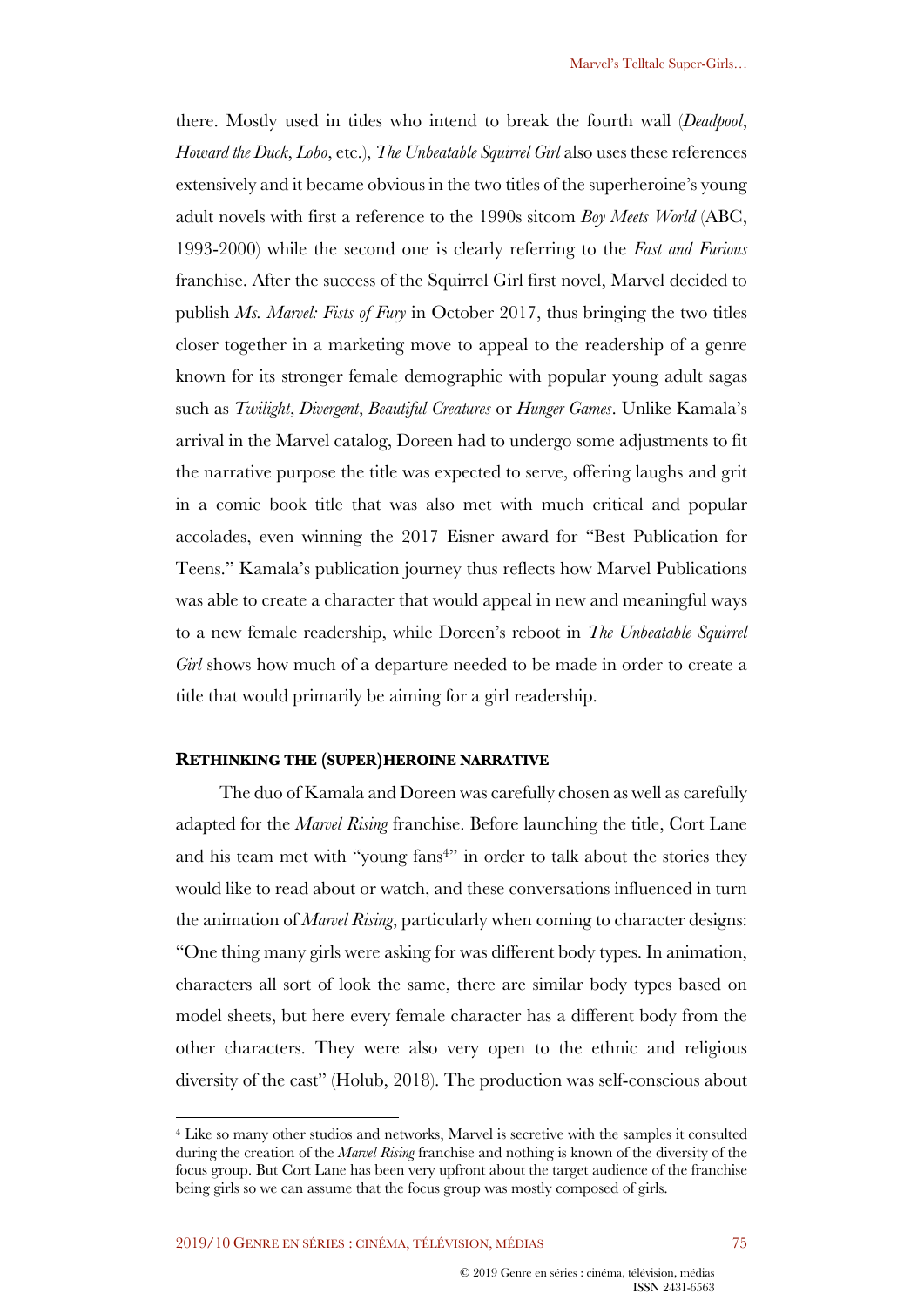depicting women in a non-normative set of designs in order to break some of the rules that have been established in animation as well as comic books. The overall diversity of the cast also presents clear advantages as it is meant to appeal to many, highlighting multicultural narratives that will trigger intersectionality across gender lines. America Chavez can appeal to both young male and female Hispanics, and Kamala to both young male and female Muslims and/or of Middle-eastern descent. The superpowers of Ms. Marvel and Squirrel Girl also have a role to play in the *Marvel Rising* narrative:

The different body types also lend themselves to different ways of approaching heroism. Ms. Marvel does not, as Amanat says, have "pretty powers." Instead, Kamala's shapeshifting abilities often explode her body to ridiculous proportions, "embiggen-ing" her fists to punch bad guys or stretching her arms to traverse great distances. It's a relatable dynamic for young fans who are themselves going through some big bodily changes, as are Kamala's burgeoning friendships with other *Marvel Rising* superheroes like Squirrel Girl, a.k.a Doreen Green. (Holub)

The *Marvel Rising* superheroes are not meant to be considered as allegorical or to function as idealized representations of power. They are not repositories of any kind of "I wish I were her" identification process. Instead, these characters are meant to be relatable on an empathetic level. It is no longer about wanting to be them and experience their cool powers, but about wanting to get to know them and be their friends; to truly get hooked by the narratives that these characters go through and actually feel for them. Opting for this strategy and borrowing from serial narrative structures is also a good way to create a strong consumer relationship, a strategy that all comic book publishers have mastered since the 1940s. Once hooked, the reader/viewer wants to know more about the characters and what they are going through, events and emotions that the reader/viewer can relate to and identify with.

ISSN 2431-6563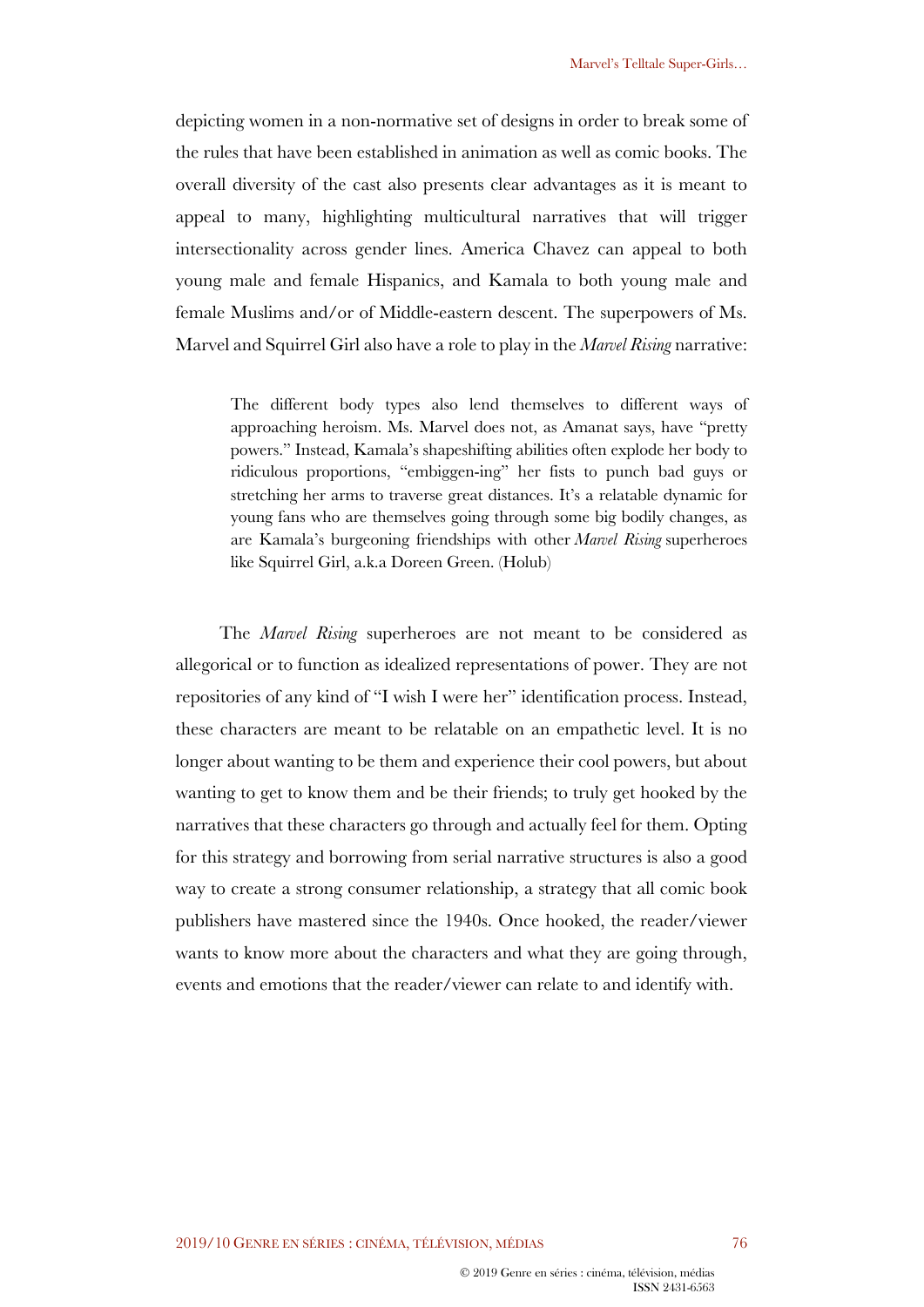

Main covers for *Marvel Rising: Alpha* (June 2018), *Marvel Rising: Squirrel Girl & Ms. Marvel* (July 2018) and *Marvel Rising: Ms. Marvel & Squirrel Girl* (Aug. 2018)

As a result, the *Marvel Rising* comics iconography differs slightly from *Ms. Marvel* and *The Unbeatable Squirrel Girl* titles, choosing to rely on a more cartoony aesthetic which is also influenced by shapes and colors traditionally associated with the Japanese anime style. Yet the same themes as in *Ms. Marvel* and *The Unbeatable Squirrel Girl* comics are also heavily featured on the *Marvel Rising* comic books covers, with friendship and videogames taking here the center stage. But the content of the *Marvel Rising* franchise as a whole also deserves closer scrutiny because the story-arcs and tropes put to the forefront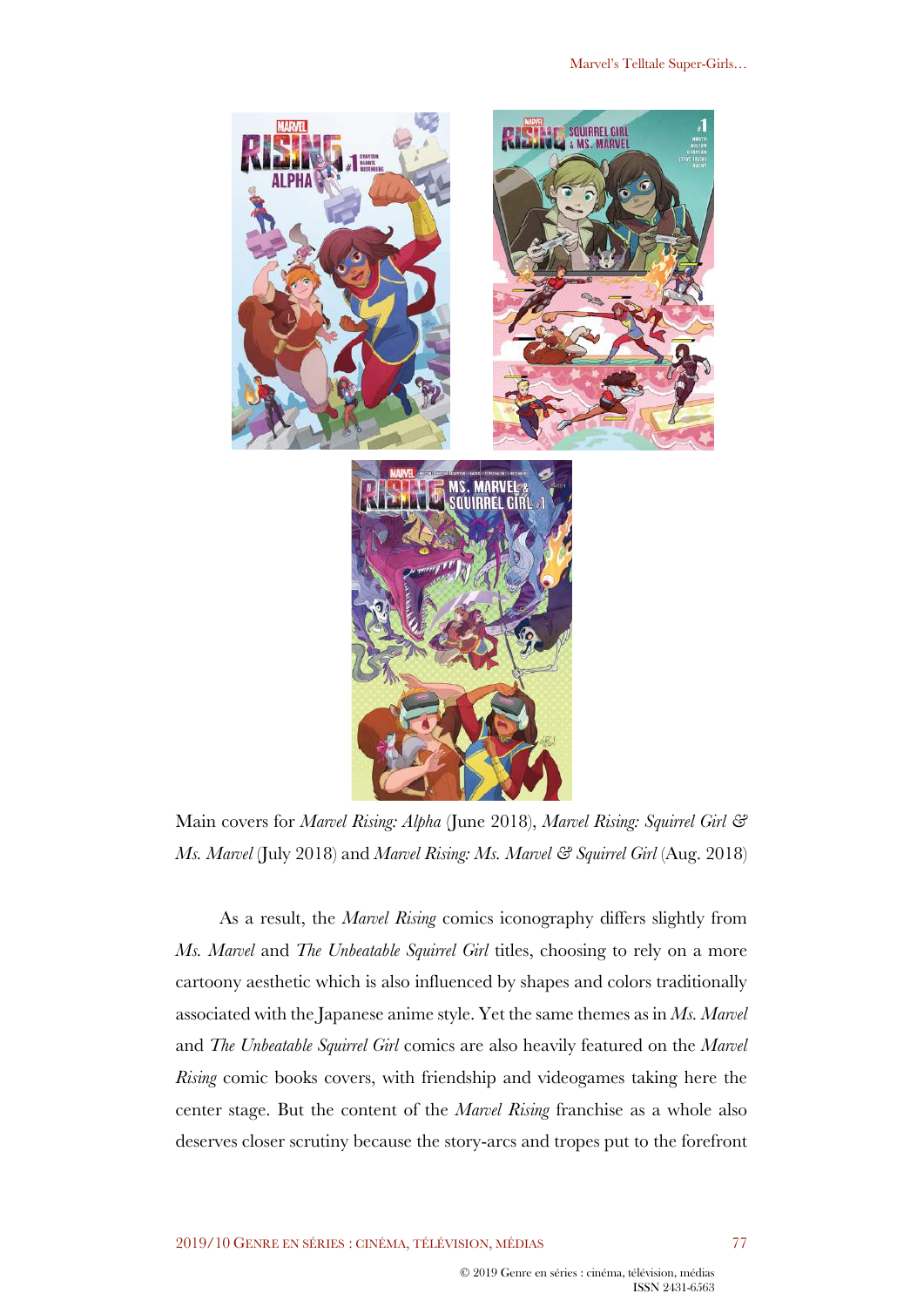are sometimes more biased than the overall gender-neutral discourse presiding over it.

The fact that both Doreen and Kamala are particularly tech-savvy can be linked to the global effort trying to promote girls to pursue STEM (Science, Technology, Engineering & Mathematics) studies with organizations such as Go Science Girls or Girls Who STEM. Press articles and state-funded programs to incite young women to favor a STEM education program are now common5, and *Marvel Rising* is also making its contribution to the promotion of STEM, but without straying too far from the genre. Indeed, one of the most beloved characters of The CW Arrowverse, Felicity Smoake, is a computer genius who assists Green Arrow in his daily missions. Yet, technology is omnipresent throughout *Marvel Rising*, and phones are literally everywhere. A participative app is used to locate both superheroes and supervillains and ultimately, Kamala's phone proves to be a much-valued tool since it ends up saving her. And it is also used repeatedly to film superheroes in action and replay said-film when feeling down.

The animated feature film plays on deceiving appearances with Dante, an inhuman manipulating fire is first thought to be the villain of the story while the knight-in-shining-armor, Victor, is thought to be the girls' ally. In a fairy-tale reversal kind of twist, it is later revealed that Victor is the menace against whom the team will have to fight. Now a subsidiary of Disney, Marvel contributes with the *Marvel Rising* franchise to the change of image that the animation studio wants to pursue with feature films such as *Moana* (2016), *Frozen* (2013) or *Wreck-It-Ralph* (2012) and *Ralph 2.0* (2019), in which the princess is no longer a damsel in distress but a heroine in her own terms.

In *Marvel Rising*, each heroine gradually becomes a superheroine, each in their own terms and their own journey of self-discovery, integrating elements of what made these characters who they are in recent years of publications. For instance, in *Marvel Rising: Secret Warriors*, Kamala is still very

<sup>&</sup>lt;sup>5</sup> Milgrom-Elcott Talia (09/11/2018), "Girls, If You Want to Change the World, Try STEM". URL: STEM", *Forbes*, URL:

https://www.forbes.com/sites/taliamilgromelcott/2018/09/11/girls-if-you-want-tochange-the-world-try-stem/ (Last accessed 09/08/2019)

The Unesco program to promote STEM education for girls and women. URL: https://en.unesco.org/themes/education-and-gender-equality/stem (Last accessed 09/08/2019)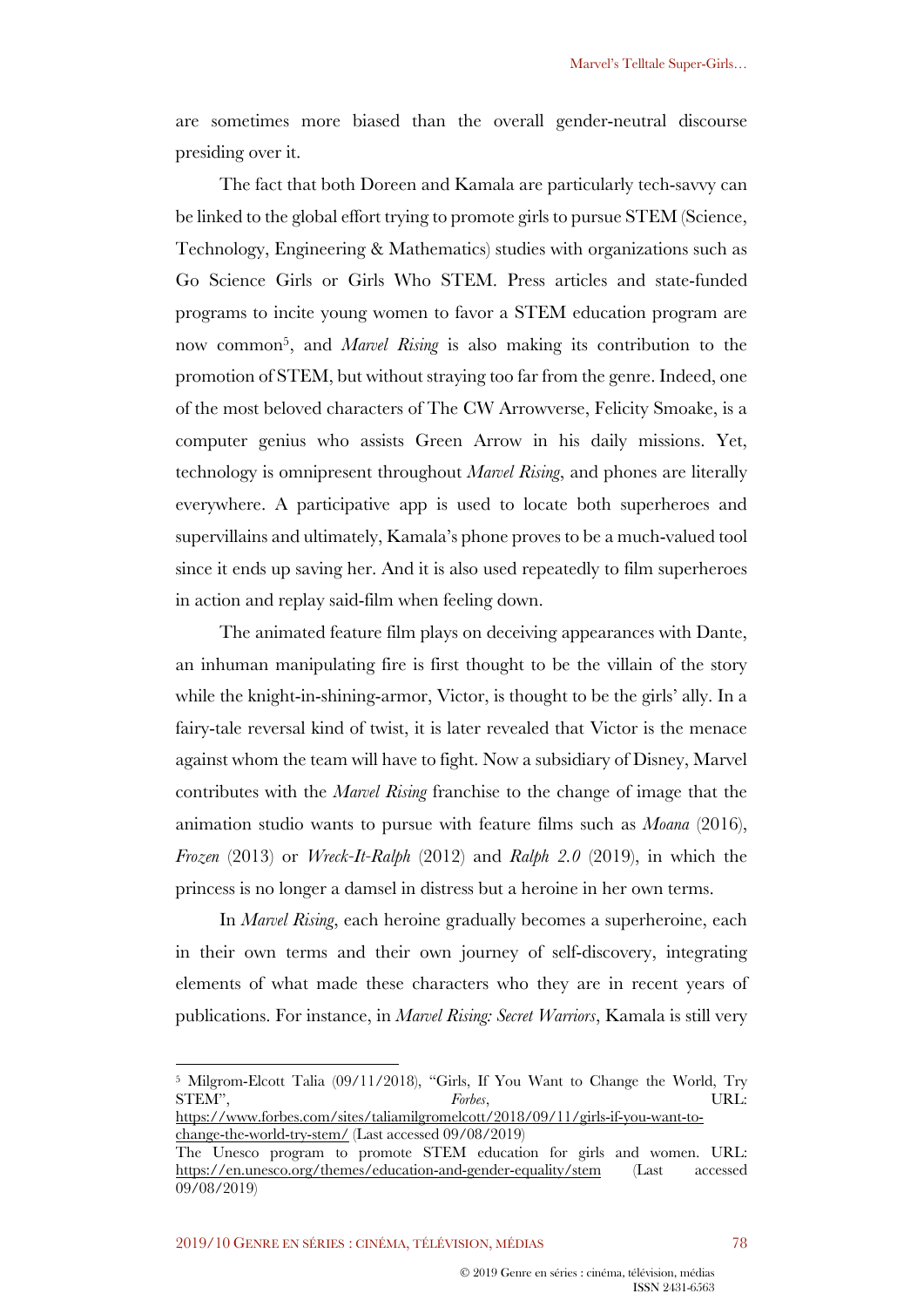much a fan of Captain Marvel whom she films with her smartphone as she is flying by, video that she watches on a loop when feeling down and doubtful. As the team expands around the duo to welcome new members<sup>6</sup>, so does the number of pets; first with Tippy-Toe, Doreen's squirrel acolyte, but also Lockjaw, a giant dog who can teleport people anywhere. This use of pets can be compared to *Monster High* (YouTube, 2010-2018) for example, a popular cartoon developed by Mattel in which each character has a distinctive pet.

Some other tropes are more gender neutral in *Marvel Rising* such as the use of nicknames (S.G. and Double M) and catchphrases. Squirrel Girl's "let's get nuts" can easily be compared to The Thing's "It's clobbering time" or Captain America's "Avengers assemble!" Kamala's storyline of finding one's voice and not be a constant fan can also be compared to many "be your own hero" storylines developed in many other animated series or feature films that are not directed at boys or girls specifically. The hardships of arguing with friends and family as inevitable steps of growing up however seems to be used to appeal more specifically to the target audience of the franchise. Here's what Cort Lane, Marvel's Senior Vice-President Animation & Family Entertainment had to say about it:

We understood that, for this audience, we would need to deliver on great action and adventure, on great character moments that are signature of all Marvel stories, but to make sure that we dig into the areas that are most appealing to girls: Themes of friendship and how they connect with each other, themes about fathers and daughters, all that stuff is especially relevant to the demo. So in terms of crafting the scripts, that's where we really adjusted things. And they're little things, too. (Trumbore, 2018)

*Marvel Rising* appears to be constantly walking a fine line, trying to appeal to girls but not overdoing it with tropes or aesthetic choices that might be deemed as things of the past. One perfect example of this ongoing dynamic is the *Marvel Rising* character America Chavez, a human-looking super-strong alien who was raised by two mothers, and who has a literal star power. Whenever America uses her strength, a star materializes itself out of thin air, something that could look very girly since whenever she throws a punch or

<sup>6</sup> Including two men, Inferno a.k.a. Dante Pertuz, and Patriot a.k.a. Rayshaun Lucas, out of a team of 8 people.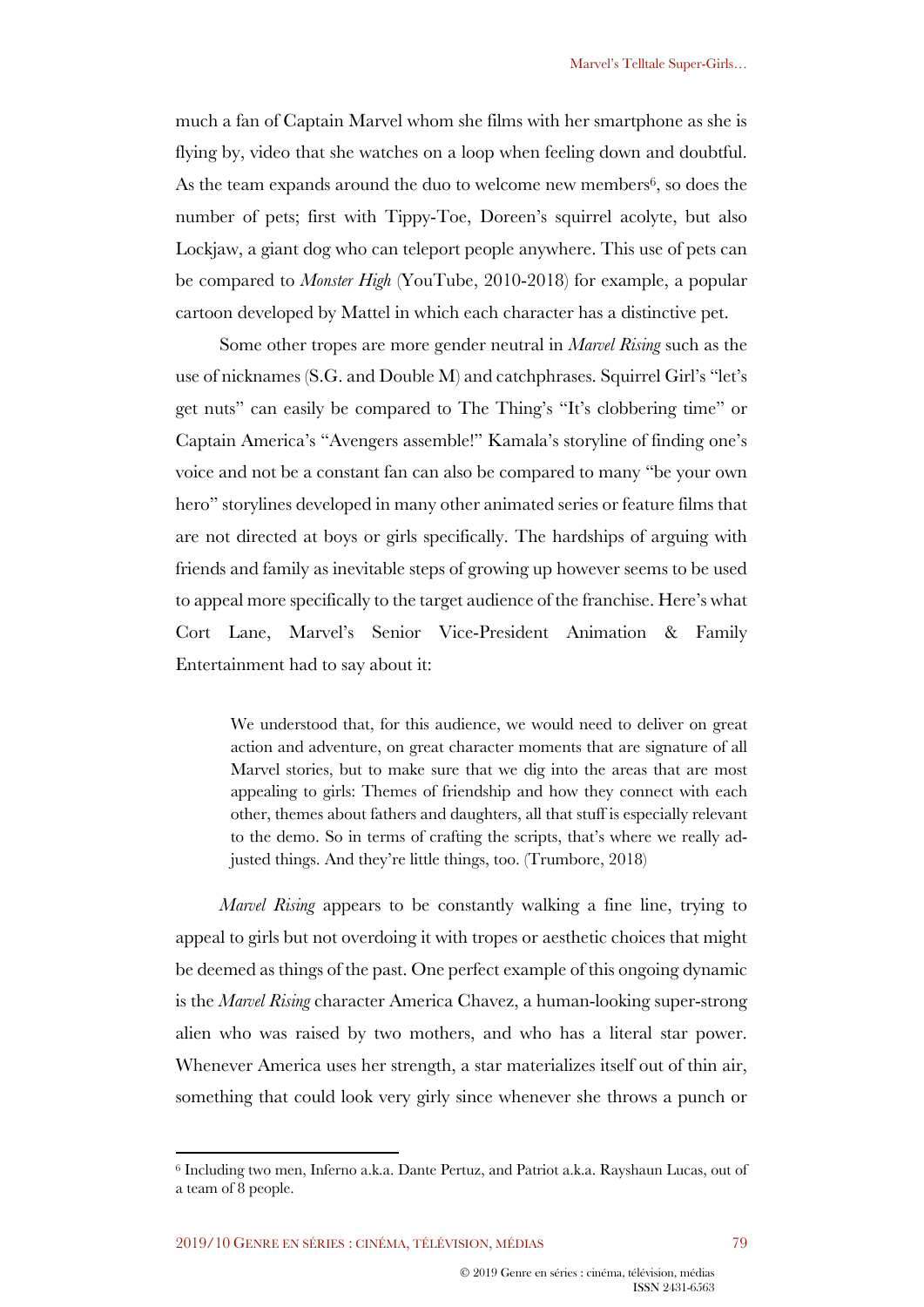does a superheroine landing, a star appears on screen. Yet, because the star itself is white and because America is a rather burly and surly character, the effect seems to soften her image without turning the character into a caricature. It should also be mentioned here that, when the character was created by Joe Casey and Nick Dragotta back in 2011, her superhero moniker was Miss America, a name she has never used in the *Marvel Rising* franchise. Considering how beauty pageants have been considered as overtly sexist, we could wonder if this decision to keep America's superheroine name from the franchise was directly related to this issue.



Screenshot from *Marvel Rising: Secret Warriors* in which America uses her star power

#### **INNOVATIVE TRANSMEDIA FRANCHISING STRATEGIES**

Marvel is no stranger to transmedia narrative strategies since they have built several storytelling bridges over the past two decades or so, mostly through the success of the Marvel Cinematic Universe on the silver screen. While it can be argued that Marvel started its transmedia strategy long before the MCU, I contend that the firm's first cartoons of the 1980s and 1990s, as well as its earlier TV series such as *The Incredible Hulk* (CBS, 1977-1982) are a lot closer to cross-media than transmedia strategies. Matt Yockey's *Make Ours Marvel: Media Convergence and a Comics Universe* as well as Martin Flanagan's *The Marvel Studio Phenomenon: Inside a Transmedia Universe* have analyzed in great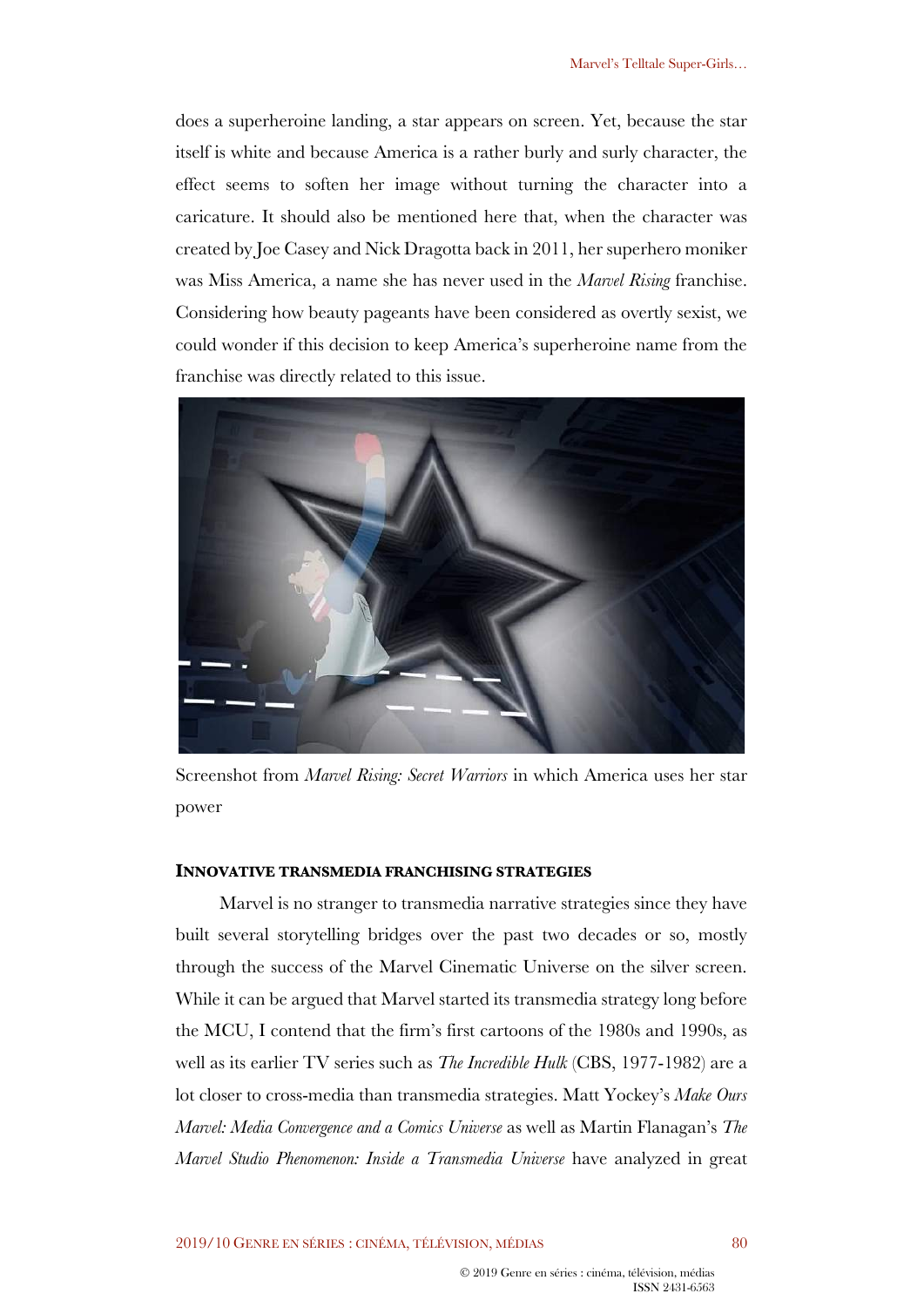details many of the strategies developed by the firm over the past few decades to expand shared storylines across different media platforms, and the *Marvel Rising* franchise could very well be the most accomplished transmedia Marvel venture to date. The first year or so of the *Marvel Rising* franchise saw the release of the following elements:

| <b>Title</b>                              | <b>Release date</b>           | Format                   |
|-------------------------------------------|-------------------------------|--------------------------|
| Marvel Rising #0                          | April 25, 2018                | Comic book               |
| Marvel Rising Alpha                       | June 13, 2018                 | Comic book               |
| Marvel Rising: Squirrel Girl / Ms. Marvel | July 4, 2018                  | Comic book               |
| Marvel Rising: Ms. Marvel / Squirrel Girl | August 1, 2018                | Comic book               |
| Marvel Rising: Initiation                 | August 13, 2018               | Animated shorts (6)      |
| Marvel Rising Omega                       | September 12, 2018            | Comic book               |
| Marvel Rising: Secret Warriors            | September 30, 2018            | Animated feature (80min) |
| Marvel Rising: Chasing Ghosts             | January 16, 2019              | Animated feature (22min) |
| Marvel Rising: Ultimate Comics            | February 20 to March 27, 2019 | Motion comics (6 issues) |
| Marvel Rising, Vol. 2, #1                 | March 27, 2019                | Comic book               |
| Marvel Rising: Heart of Iron              | April 3, 2019                 | Animated feature (44min) |
| Marvel Rising, Vol. 2, #2                 | April 24, 2019                | Comic book               |
| Marvel Rising, Vol. 2, #3                 | May 29, 2019                  | Comic book               |
| Marvel Rising, Vol. 2, #4                 | June 26, 2019                 | Comic book               |
| Marvel Rising, Vol. 2, #5                 | July 24, 2019                 | Comic book               |
| Marvel Rising: Battle of the Bands        | <b>TBA</b>                    | Animated feature         |
| Marvel Rising: Operation Shuri            | <b>TBA</b>                    | Animated feature         |
| Marvel Rising: Playing with Fire          | <b>TBA</b>                    | Animated feature         |

The *Marvel Rising* franchise was thus launched in two main formats. First comic books which were then expanded into animation ventures with several animated shorts, motion comics and animated features. The animated films varied in length but they were all put online and accessible for free on the Marvel HQ channel on YouTube and simultaneously on the DisneyNOW app. While the franchise was launched on April 25 with the first four comic books describing how Doreen and Kamala first met, it could be argued that the other official launch for the franchise was on August 13 with the release of the six animated short films featuring Doreen and Kamala during their first superheroine team up. Over these animated shorts, Ms. Marvel and Squirrel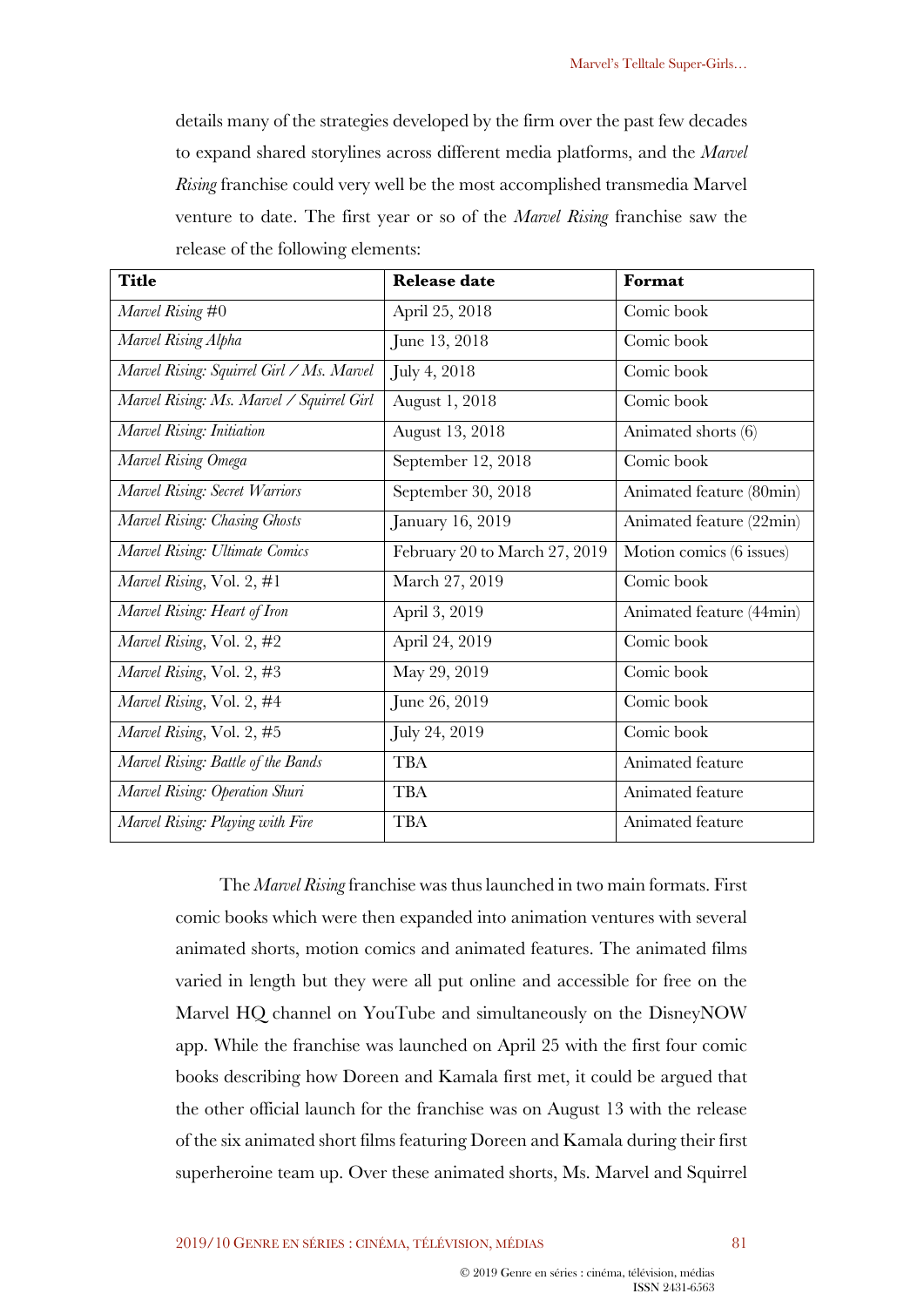Girl investigate together on Ghost-Spider who has been wrongfully accused of the murder of her best friend, and the YouTube platform on which they are accessible allowed *Marvel Rising* to reach a lot more viewers and thus potential comic book readers at once. The comic books and the animated features are part of a transmedia narrative universe and fans need to switch platforms in order to follow the entire *Marvel Rising* storylines. This circulation between different formats within the same franchise is a perfect example of what Derek Johnson analyzed in *Media Franchising: Creative License and Collaboration in the Culture Industries*, as he examined the new ways in which franchising narratives could be explored as well as exploited:

The social networks of franchising were and continue to be sites of exchange across media platforms, entertainment industries, creative labor, and localized cultures in a global context. As a nexus for the collision of business, creativity, work, play, and cultural imagination, we can expect that this continued exchange will multiply both the resources with which to reproduce culture and cultural negotiation and struggle over that process of reproduction. (Johnson, 240)

What is interesting to see with the *Marvel Rising* franchise is the inevitable collision between a somewhat gender-neutral content, and marketing strategies that are at times a lot more biased, as it seems to be targeting girls more specifically. The overwhelming presence of the soundtrack in the animated feature film with several inspirational songs is an intentional marketing strategy from Marvel. Prior to the release of the first animated feature film *Marvel Rising: Secret Warriors*, the Marvel HQ channel promoted its imminent arrival with the release of the music video for "Born Ready" on August 27, 2018. Acting as the theme song for *Marvel Rising*, "Born Ready" is interpreted by Dove Cameron who is also the voice for Ghost-Spider. Such marketing strategies are now well-rounded, especially for Disney and the many theme songs associated with their animated feature films such as the now infamous *Frozen* "Let It Go."

The casting of Dove Cameron as the voice of Ghost-Spider is also a real tour de force. Indeed, Cameron is known for playing the lead role in Disney channel's sitcom *Liv and Maddie* (2013-2017), thus appealing to a girl demographic, but she also appeared during the 5th season of *Marvel's Agents of*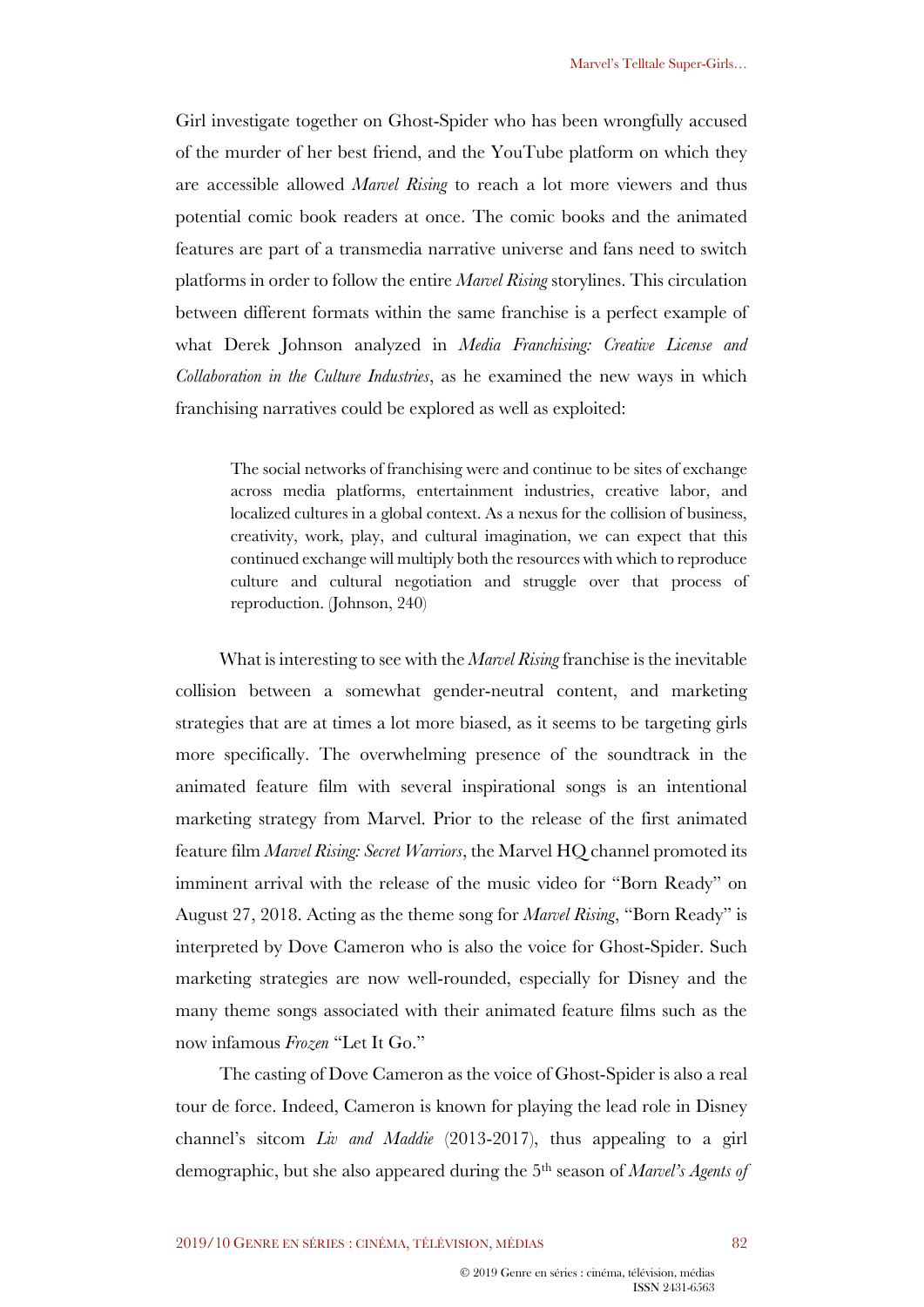*S.H.I.E.L.D.* (ABC, 2013-now) thus also appealing to the Marvel Cinematic Universe aficionados, an ideal cross-casting. Yet again, as Cort Lane explained, the actors chosen is also revealing of a cross-casting dynamics intended by Marvel:

We set the net a little wider here outside of traditional voice actors, which we often do with stunt casting. In this case, we were very conscious of our core target here in girls and finding actors who they especially connect to on Disney Channel or Freeform where that made sense. (Trumbore, 2018)

It should be noted here that many of the casting of actors and actresses lending their voice for *Marvel Rising* are either connected to Disney Channel or the Marvel Cinematic Universe (films of series)7. Another main character from *Agents of S.H.I.E.L.D*. also appears in *Marvel Rising*. Daisy Johnson also known as Quake and portrayed in the TV series by Chloe Bennet lends her voice to her animated character, character who appears to be a little younger in the animated format. Interestingly enough, *Marvel Rising* also influenced the *Agents of S.H.I.E.L.D.* TV series. In its 6<sup>th</sup> season, Daisy Johnson now has some purple strands of hair, something that is coming from the character's aesthetic in *Marvel Rising*, and Bennet's presence on the casting call sheet of the animated features reinforces that much more the transmedia dimension of the franchise. Many short videos featuring the voice actors and actresses have been released gradually on the Marvel HQ YouTube channel, and then later posted on the *Marvel Rising* Facebook, Instagram8 and Twitter accounts, in which each actor explains who their titular character is and how they relate to them.

Thus it appears that Cort Lane was able to translate in real life a key appeal that the target audience felt towards the characters. Lane told Dave Trumbore in an interview that "That duality in terms of their real lives and

<sup>7</sup> Ming-Na Wen who portrays Melinda May in *Agents of S.H.I.E.L.D.* (ABC, 2013-now) lends her voice to Hala the Accuser and Disney Channel's Sofia Wylie known for her role in *Andi Mack* (Disney Channel, 2017-2019) voices Riri Williams a.k.a. Ironheart. It should be noted that Dante Pertuz/Inferno is voiced by Tyler Posey, better known for the lead role of MTV's *Teen Wolf* (MTV, 2011-2017*)*, and Victor Khol/Exile is voiced by Booboo Stewart better know for his roles in the *Twilight* saga (2008-2012) and in *X-Men: Days of Future Past* (2014) as Warpath.

<sup>8</sup> Many short extracts are regularly uploaded on the *Marvel Rising* Instagram account, but it is also updated with tutorial videos from comic book artists and animators to teach people how to draw the *Marvel Rising* characters.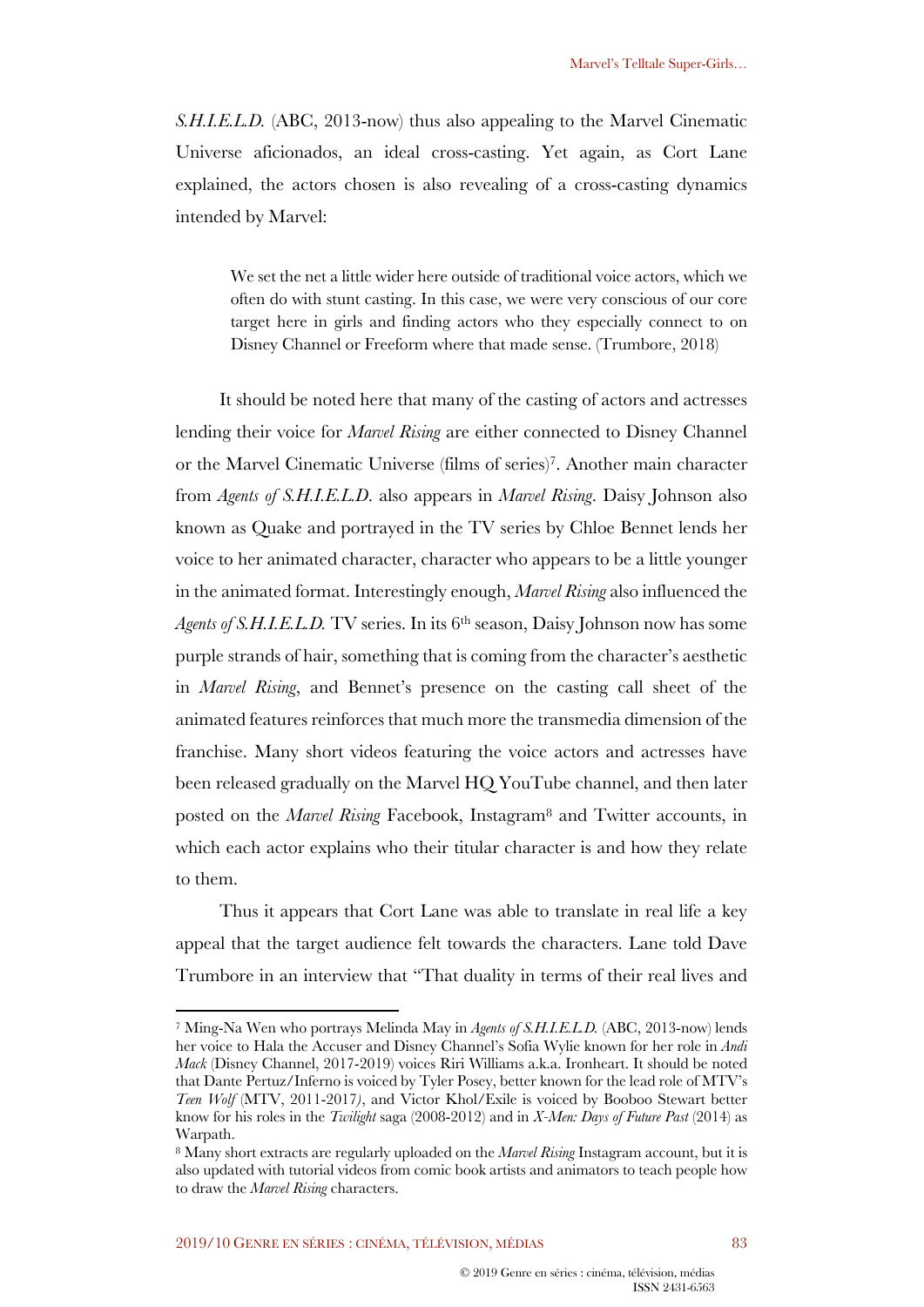their superhero lives is something that girls really connect with, as well." (Trumbore, 2018) In treating the actors as the real-life alter-egos of their characters, Marvel is able to rely on a very similar attachment to the girls who engage with *Marvel Rising*. The personal dimension is formidably displayed in the multitude of content surrounding the comic books and animated shorts to strengthen the investment that readers and viewers can thus maintain with the characters and the franchise as a whole. Marvel thus incites constantly its viewers/readers to actively engage in interacting with the *Marvel Rising* content, with each other through social media or comment sections in such ways that it seems that participatory culture has reached its full potential9. An attentive ear (or eye) is constantly reviewing the audience's critiques, reactions or suggestions in order to never stray too far from its expectations and desires, strengthening the bond between those who produce and those who consume. On the one hand, the producers are securing their targeted audience's loyalty, and on the other, the engaging audience members seeing their ideas and opinions thus reflected in the *Marvel Rising* content are no longer mere consumers but truly become prosumers.

The six short motion comics videos released on the Marvel HQ YouTube channel between March 20 and March 27 are also significant in the franchising strategies of *Marvel Rising* as they are clearly intended to build an even clearer bridge between the animated features available on the channel, and the original comic book format, playing on the genre's hybridization to cement the transmedia strategies in place<sup>10</sup>. Another aesthetic element could also be taken into account with the logo of the franchise which is quite reminiscent of the aesthetic developed around another female-led Marvel series: *Jessica Jones* (Netflix, 2015-2019). The paint

<sup>9</sup> An extension of convergence, or rather one of its key components, participatory culture refers to the many ways in which people engage (mostly online and through social media) in collaboratively supported platforms offering film, book or even restaurant reviews but also knowledge cultures such as the development of wikis or collaborative websites about cooking and recipes, or arts and crafts advice. Within participatory culture, the producer and consumer often become one and the same, or to the very least, the consumer becomes proactive in influencing and shaping his/her own cultural content.

<sup>&</sup>lt;sup>10</sup> Darren Wershler's and Kalervo A. Sinervo's article entitled "Marvel and the Form of Motion Comics" published in Matt Yockey's *Make Ours Marvel* provides some very interesting perspectives on this usually overlooked form of comic book media.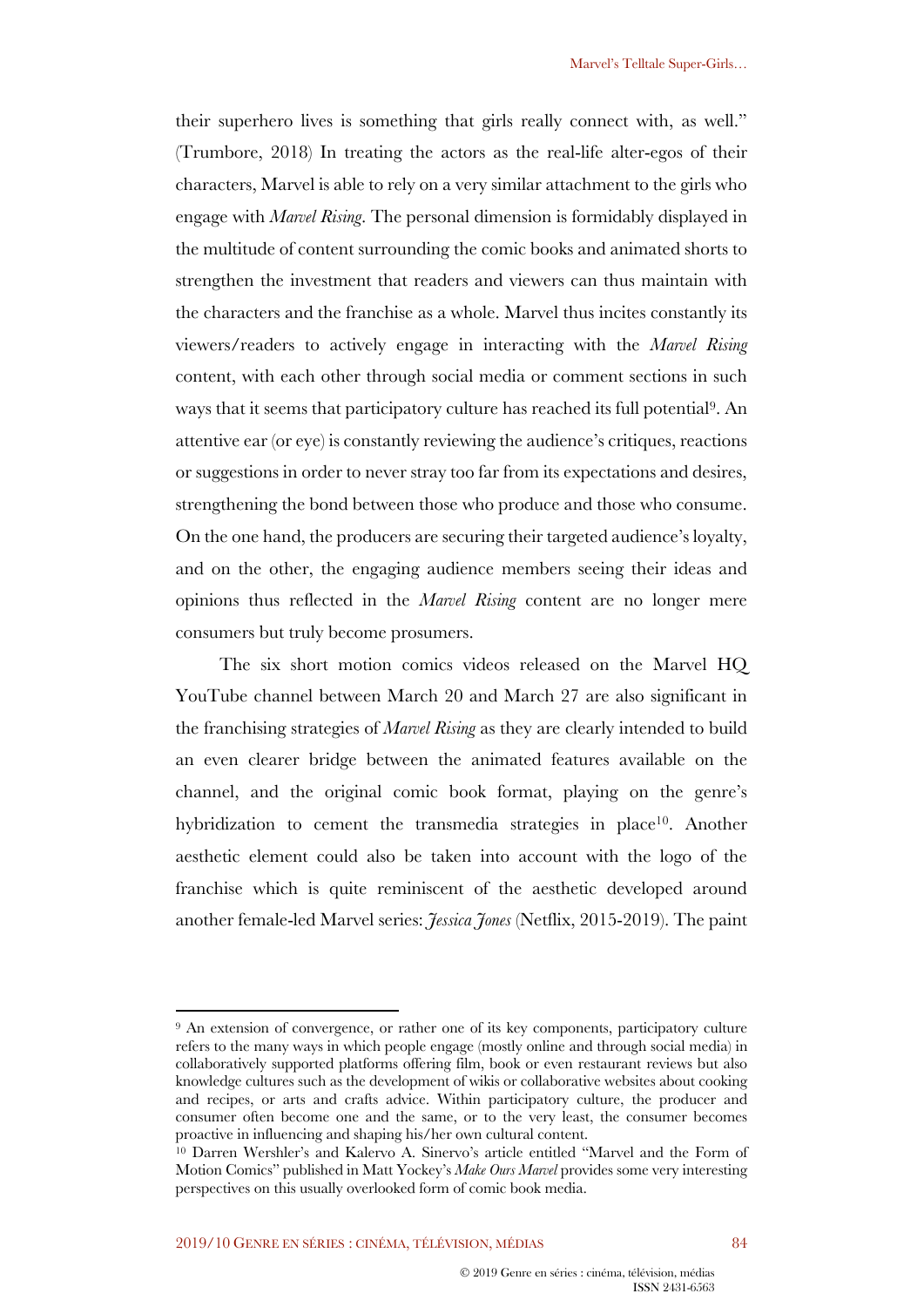brushes and the color palette for *Marvel Rising* is almost identical to what is displayed throughout the opening credit sequence of the Netflix series.



The *Marvel Rising : Secret Warrior* feature animated film title screen.



Screenshots from the opening credits of the series *Jessica Jones* (Netflix, 2015- 2019)

We could almost decipher an aesthetic of girliness throughout these two Marvel titles, even if *Jessica Jones* was intended to reach out to female viewers of all ages. A similar aesthetic tweaking is also perceptible in the latest installments of Riri Williams a.k.a. Ironheart. Created by Brian Michael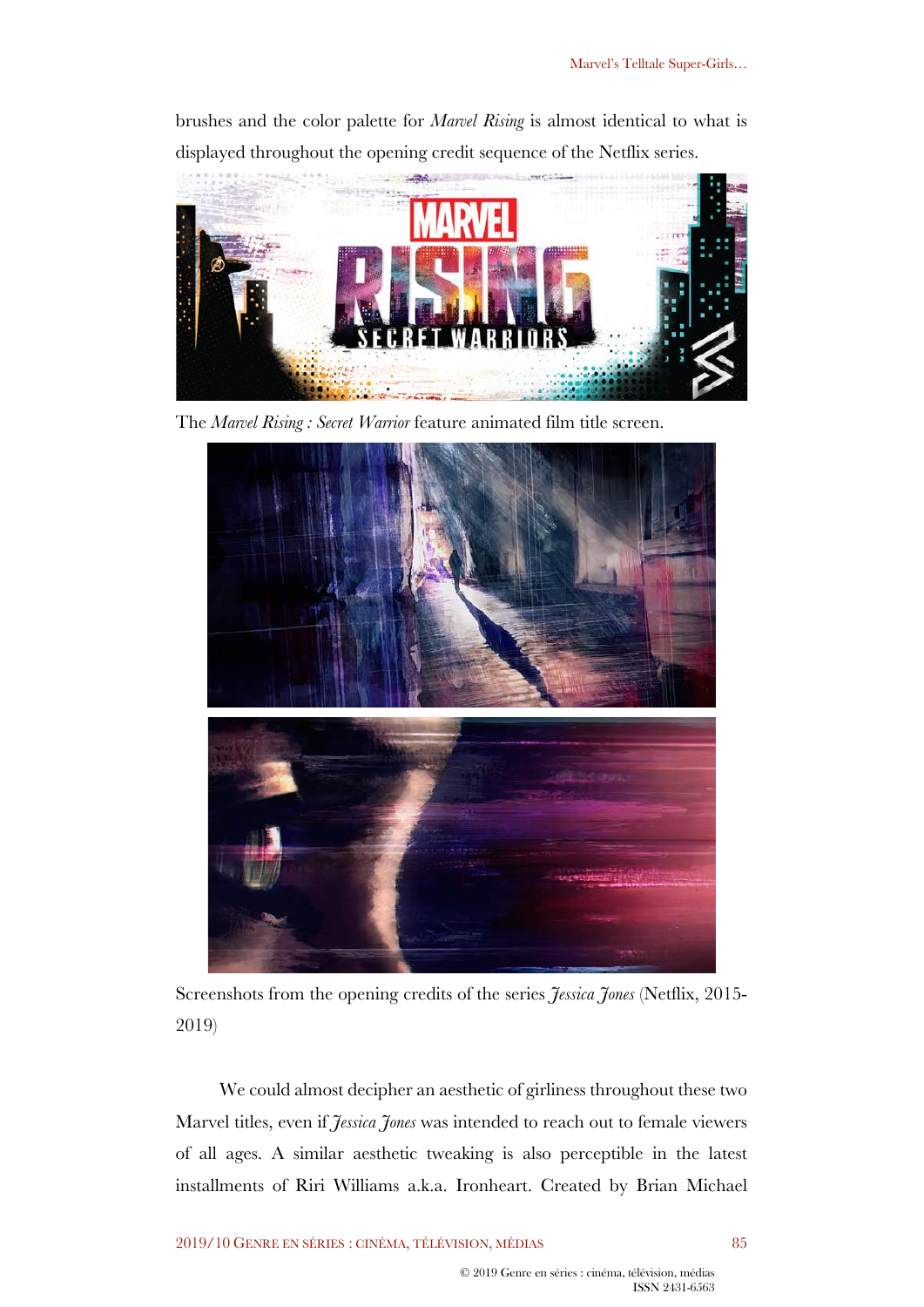Bendis, Mike Deodato and Eve Ewing, Riri first appeared in *Invincible Iron Man* Vol. 2 #7 in May 2016 and has appeared on a regular basis wearing her own red and gold Iron Man-inspired armor. During the first meetings to delineate which characters would enter the roster of the *Marvel Rising* franchise in late 2017, Ironheart was included from very early on, even though the character only appeared in her animated feature in April 2019. What is interesting to note here is that Riri Williams has her own comic book title which started in January 2019, a title in which Ironheart is sporting a new armor that is no longer red and gold but dark grey, gold and pink, with a chest-reactor on her left in the shape of a heart and a heart-shaped light on her helmet as well.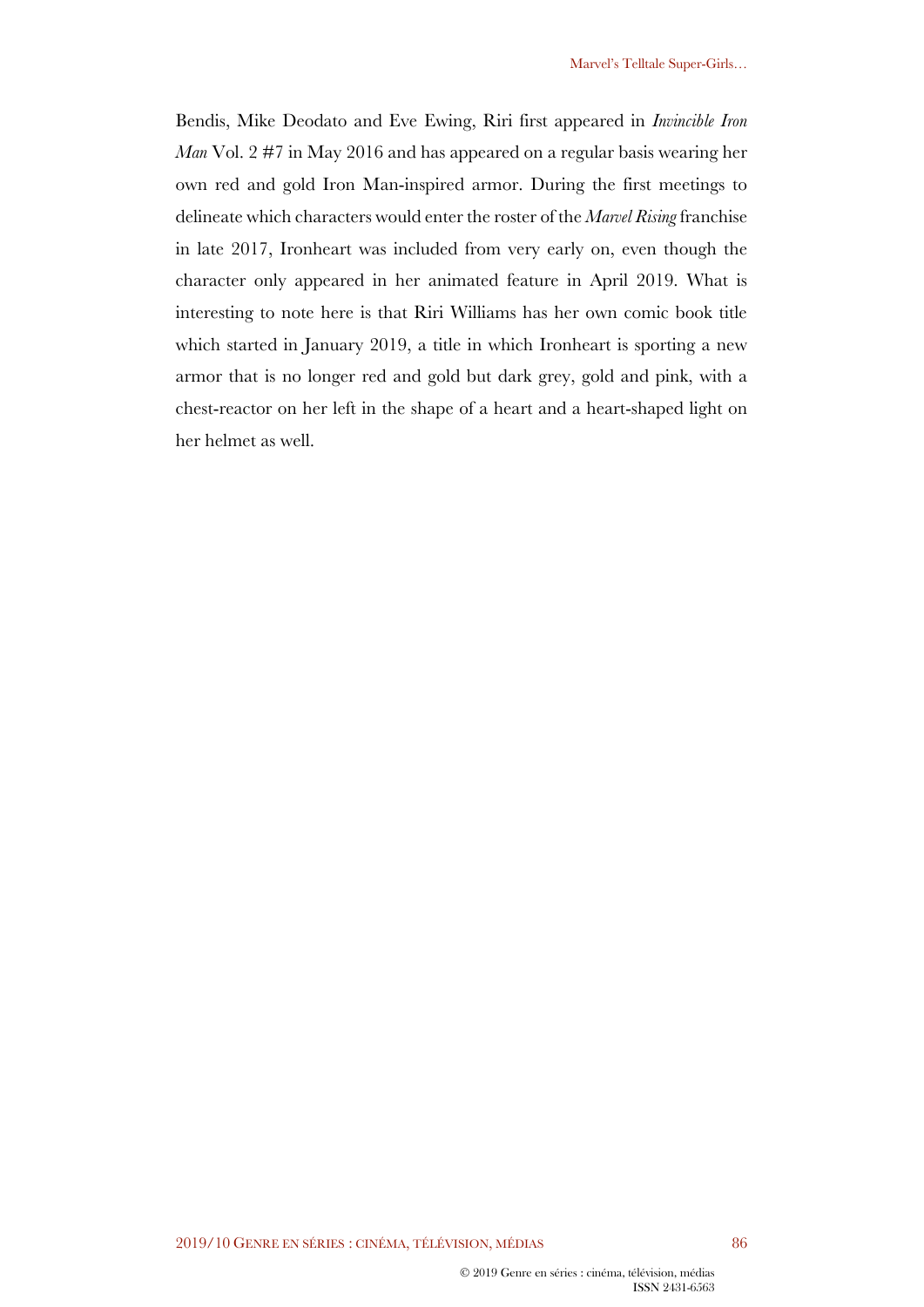

Main covers from *Invincible Iron Man* Vol. 4 #4 (April 2017), *Ironheart* Vol.1 #3 (March 2019) and the promotional poster for the animated feature *Marvel Rising: Heart of Iron* (March 2019).

The character thus went from a more canon Iron Man-looking armor which was fitting her shape to an overtly feminine armor which was, for many fans of the comics, overkill. These changes to the character's aesthetics might make her fit better with the overall *Marvel Rising* universe, but one could easily argue that through this change, Riri now appears younger, less mature as a superheroine but also less powerful and lethal than she did in her original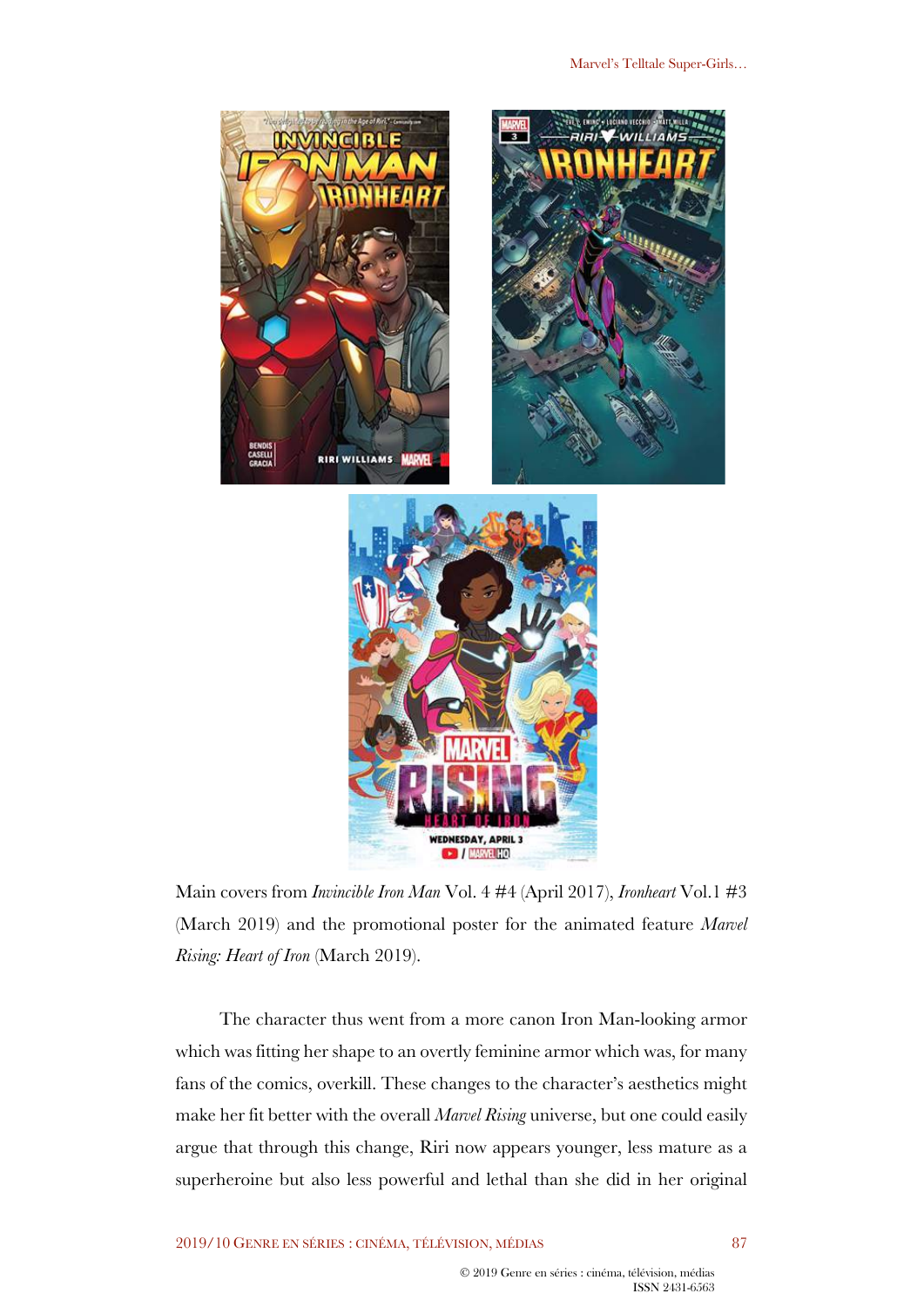armor, thus impeding the gender-positive message that Marvel originally wanted to convey. This new armor however, fits perfectly within the *Marvel Rising* brand and one cannot help but wonder if those timely modifications to the character's design were not motivated by Ironheart's imminent inclusion to the franchise.

Finally, *Marvel Rising* utilized every aspect of franchising from the beginning as they were able to launch almost simultaneously a toy line for the brand. The release schedule could not have been more perfect as it gave Hasbro enough time after the late September release to begin production and commercialization of *Marvel Rising* dolls for Christmas. Available in stores and online, this toy line is clearly advertised as "dolls", thus intended for girls, while the other Hasbro Marvel-inspired toy lines from films and animated series such as *The Avengers* are advertised as being "figures" or "action figures", thus more boys-oriented. These details more grounded in marketing concerns could betray the type of girl culture that *Marvel Rising* is supposed to abide with, but content could counter-balance that idea. In the very first minutes of *Marvel Rising: Secret Warriors*, the franchise's first animated feature, we are invited into Kamala's bedroom as her "ammi<sup>11</sup>" is coming in to wake her up, pointing out that she should spend her time working instead of playing with some "Captain Crunchy toy."



<sup>11</sup> It means "mom" in urdu, the official national language of Pakistan.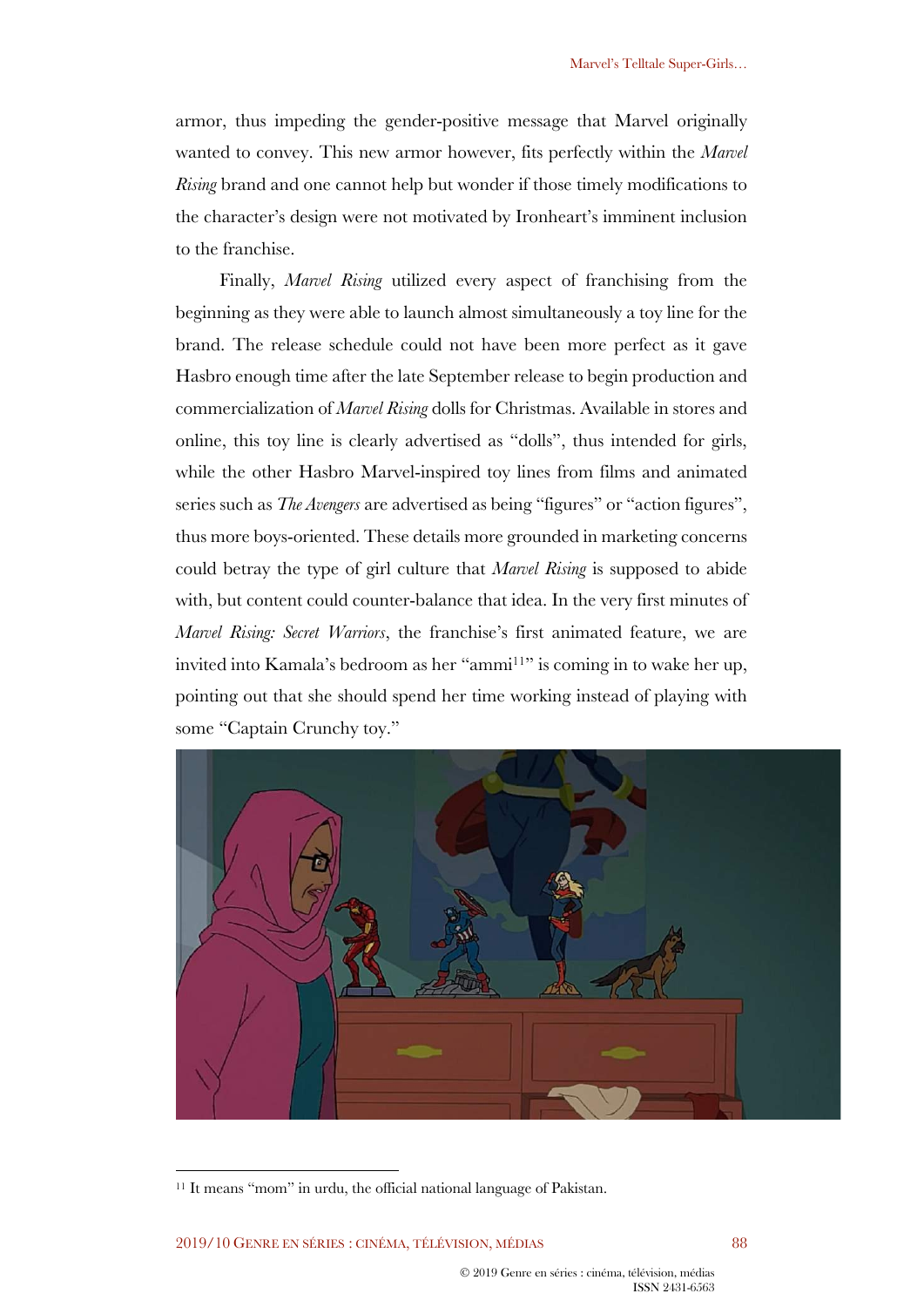Screenshot from the opening scene of *Marvel Rising: Secret Warriors*.

What is interesting here is that Kamala jumps out of bed to take this "toy" from her mother's hands and informs her that this is not a mere toy but a "limited edition collector's statue, a.k.a. worth a lot of money." Recreating Kamala's display of Iron Man, Captain America and Captain Marvel is actually fairly easy:







These promotional images have been taken from Sideshow and Kotobukiya's official website listing their past products.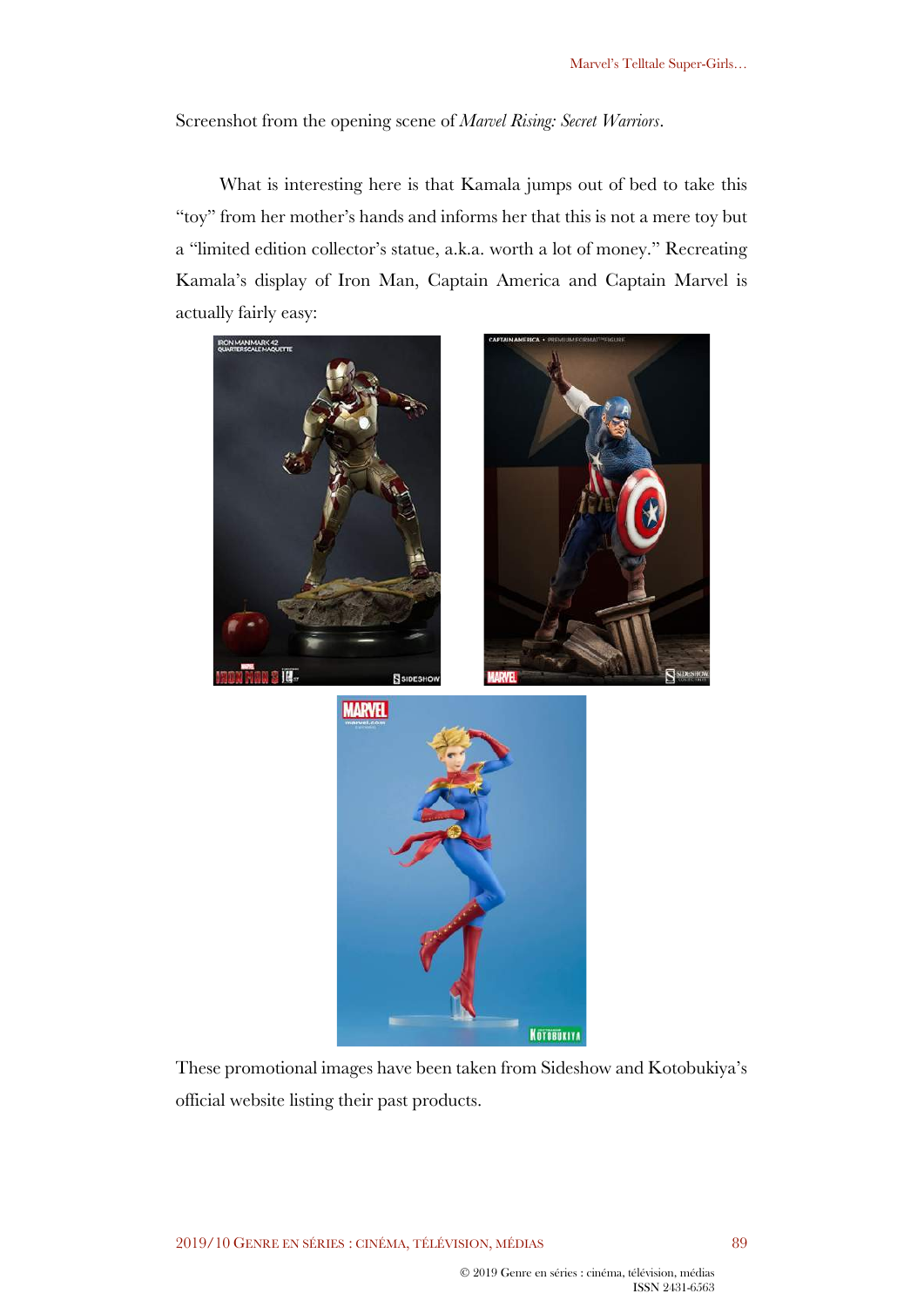These Iron Man and Captain America statues were produced by one of the world's biggest collectible manufacturers, Sideshow, while Captain Marvel's statue is part of the Bishoujo line of Kotobukiya, another worldrenowned collectible manufacturer. There is no actual product-placement here but something more subliminal happening in that very short yet significant sequence. As discussed by Jean-Marc Lehu in *Branded Entertainment: Product Placement & Brand Strategy in the Entertainment Business* (2008), film openings and endings are particularly crucial for integrated advertisements as this portion of movies are the most favored for product placement, before the audience gets hooked by the story and no longer pays attention to the details of the environment. This is only 3 minutes into *Marvel Rising: Secret Warriors*, but instead of product placement, it could be argued that this short sequence consists in a sort of consumerist-behavior-placement. The collectible industry, which mostly revolves around collecting very expensive cold-cast resin statues of superheroes and superheroines, is vastly associated with men, and rightfully so with these collectibles adorning the so-called "man-caves". But *Marvel Rising* suggests here that it should not be strictly reserved for men but for any and every fan of the genre as argued by John Fiske in his essay "The Cultural Economy of Fandom" (1992) and more generally by Jean Baudrillard in *The System of Objects* (1968). Girls can be nerd collectors too which, in turns, implies a massive expansion of the collectibles' consumers basis given the price value for each object<sup>12</sup>.

### **CONCLUDING REMARKS**

As argued by Tim Hanley in his 2019 article "Women in Comics, By The Numbers: Summer and Fall 2018," things are getting better regarding the proportion of female creators in the biggest comic book publishing houses, but they are far from being well-balanced. Even if there is no direct correlation

<sup>&</sup>lt;sup>12</sup> Interesting to note here that in July 2018, Sideshow's YouTube channel started a new weekly program called "Sideshow Live" hosted by Susan Strange, an Asian-American woman who interviews (the largely male) artists who are involved in the production of these statues and art pieces. She is also the one doing the unboxing videos, made to showcase the final products for advertising purposes. This might seem rather inconsequential but it is not. Through this visible inclusion of women in what is perceived as a predominantly maleoriented hobby, the manufacturer states that women now also have their place in that collectible culture.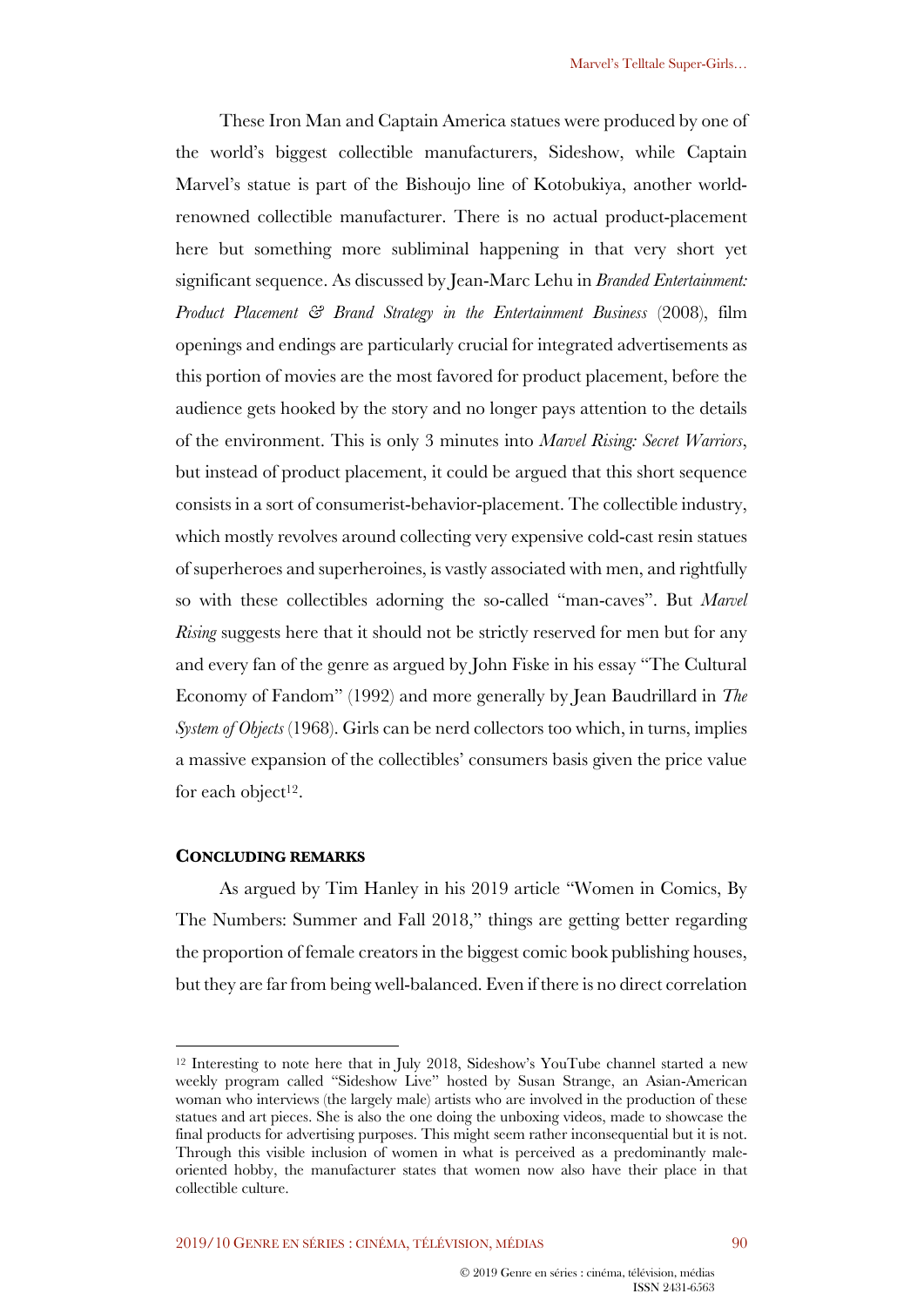between the number of female creatives and the percentage of female consumers of said narrative object, the coincidence appears to point in that direction, as the medium is gaining in female readers alongside the rising number of female creatives. In addition to that, a summer 2018 survey conducted by RealTime research over a sample of around 9,000 American adults showed that women are better and more assiduous readers than men, the exact opposite compared to comic book readership.

Hence using the *Marvel Rising* brand to attract girls to the comic book medium seems to be a clever calculus on Marvel's part. The manga-inspired lines and color palettes of the comics and anime-inspired animation in the *Marvel Rising* feature films are also there to allude to a genre in which female readership is more evenly divided. Creating a reading habitus with comic books for young women could thus prove to be a profitable strategy as it would enable Marvel to establish and perennialize the superhero genre in its original comic book format across gender lines through a gender-neutral empowering marketing discourse which would promote, however, more female-oriented storylines.

Because these stories are broadcast on platforms such as YouTube, they also trigger participatory culture and new paths of user engagement that are encouraged by Marvel itself, through various partnerships and events. One such event occurred in August 2018 with the non-profit group of Young Storytellers during which children aged 11 to 13, partnered with Disney mentors, were tasked to write small scripts featuring their favorite *Marvel Rising* characters. Seven scripts were selected<sup>13</sup> to have their own animated shorts voiced and uploaded on the Marvel HQ YouTube channel, in a collaboration that could not illustrate better Henry Jenkins' convergence culture theory. As predicted by Jenkins in *Convergence Culture* (2006), old and new media collided in this endeavor to create something in which the consumers were also the producers of cultural content.

<sup>&</sup>lt;sup>13</sup> Those seven short scripts were all penned by girls and entitled "The Missing Friends" https://www.youtube.com/watch?v=aA6U39U8b7Y (last accessed 09/08/2019), "Lockjaw's New Friend", "America's Backstory", "Special Friendship", "Stretch, Fire and Shield", "Lockjaw's Pool Party" and "The Girl Who Couldn't Be Normal" thus hitting all the tropes of friendship, cute pets and girlhood.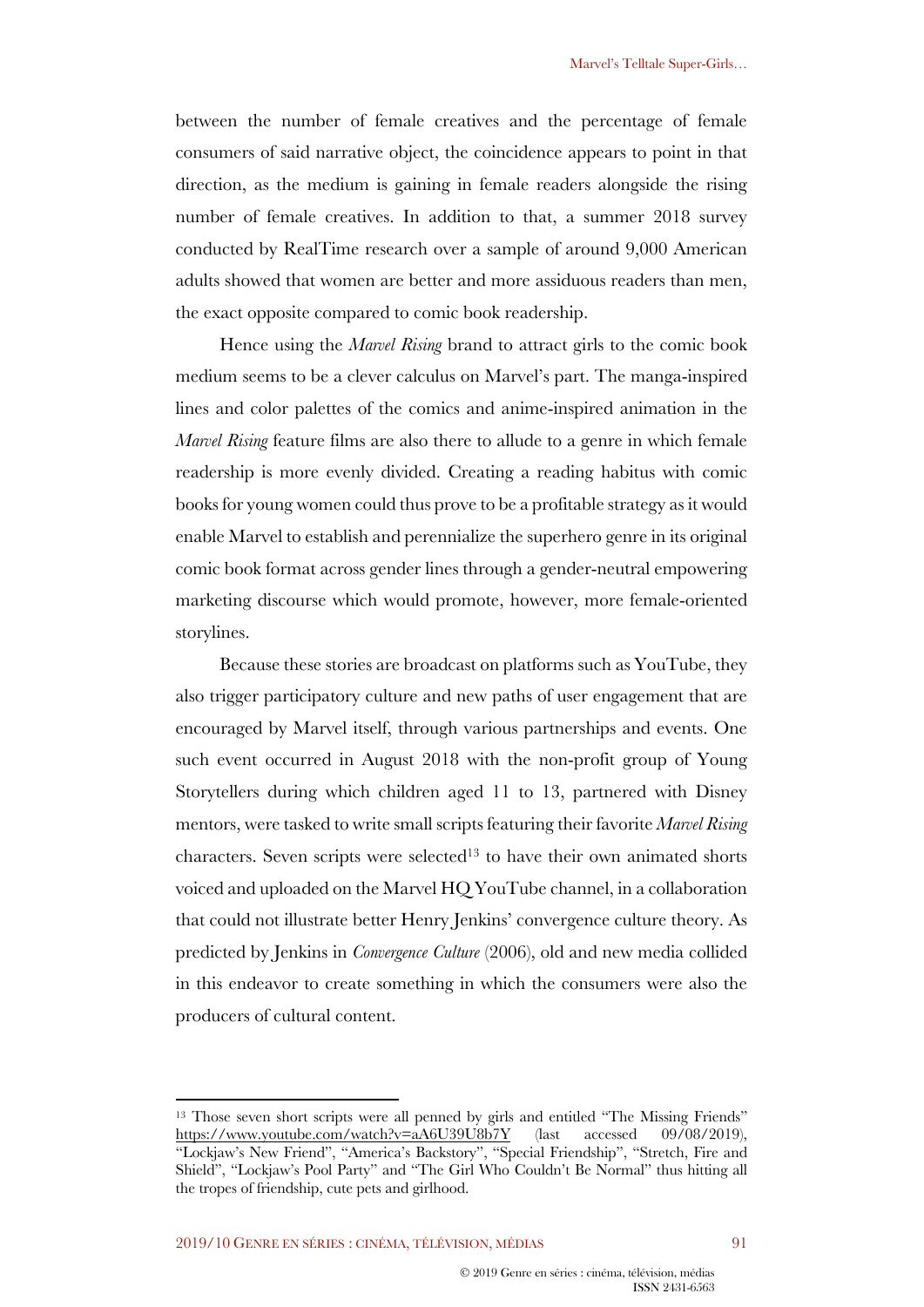The *Marvel Rising* brand, in its many different forms, triggers consumer agency through transmedia storytelling, awakening the key demographic of the girl market to actively engage with the genre for a more diverse comic book culture. *Marvel Rising* is made to spark into action the "prosumer" side of its targeted audience as it relies specifically on these newly formed habits of media consumption across different platforms.

If anything, these telltale supergirls are quite revealing of transmedia franchising strategies aiming at both a renewal and expansion of Marvel's viewership and readership for the decades to come. Apprehending this new Marvel franchise can, however, be perceived on two different levels. On the one hand, through this newfound diversity, more faithful and realistic representations of women in comic books are finally accessible for girls, with superheroines that are more and more present in the pages of the medium and depicted in more endearing terms. On the other, the reasons behind these subject-centered narratives are motivated to ensure a stronger and perennial buyers base, and the comic book-related transmedia narratives that are flooding girl culture lately is a reminder of that.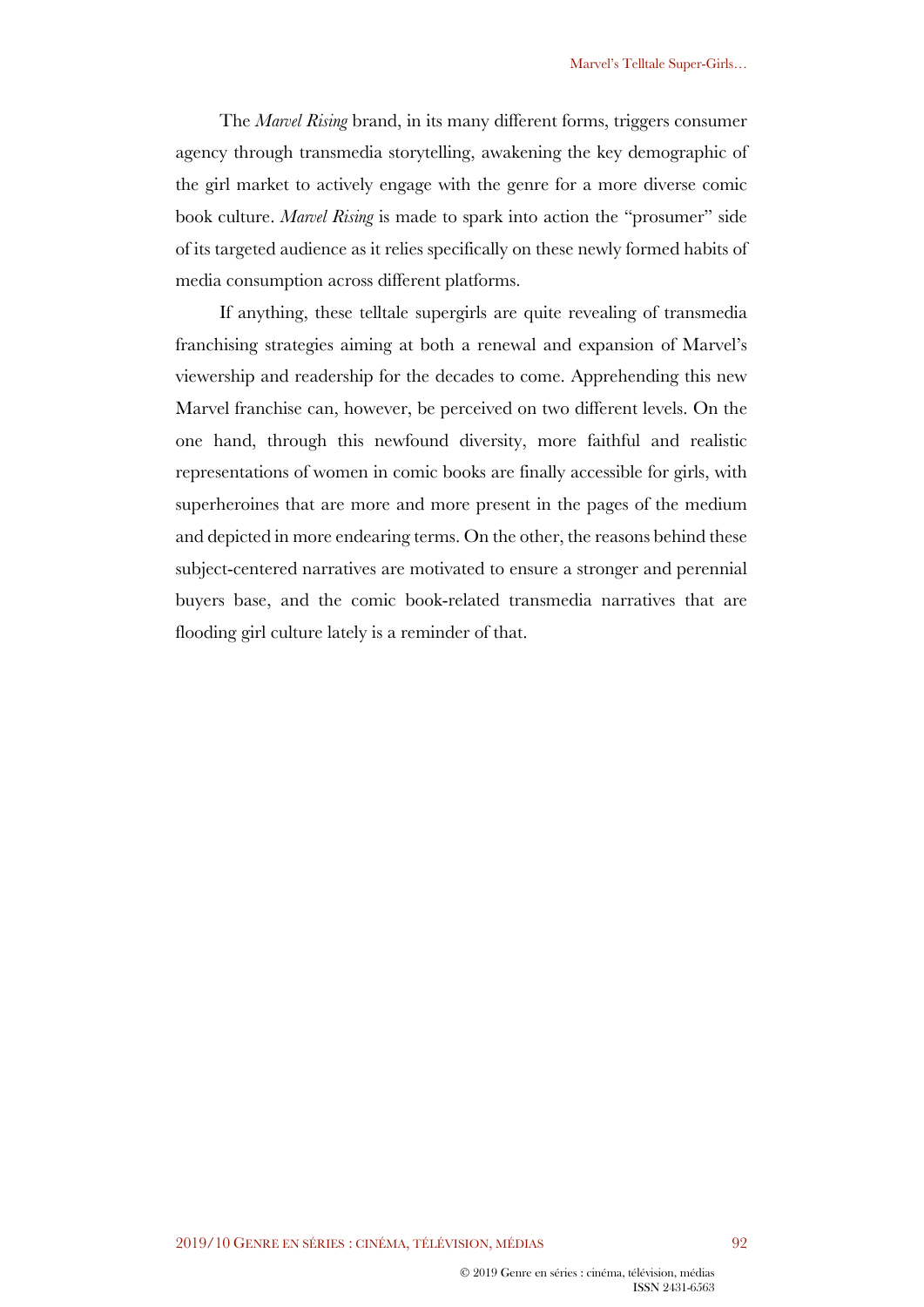

Main covers for *Marvel Rising* Vol. 2 #2 (June 2019), Vol.2 #3 (July 2019) and Vol.2 #4 (Aug. 2019)

The latest *Marvel Rising* comic book releases, which revolved around Arthurian legends with the "Heroes of the Round Table" storyline, rely, however, on one the most girl-oriented popular tropes, those of the fairy tale. Yet in the second volume penultimate issue (*Marvel Rising* Vol.2 #4), it is revealed that the evil plan of the sorceress Morgan le Fay is to unleash a trash monster in the streets of New York, and the worst part is that this monster is composed of non-recyclables. As depicted on the comic book cover, the whole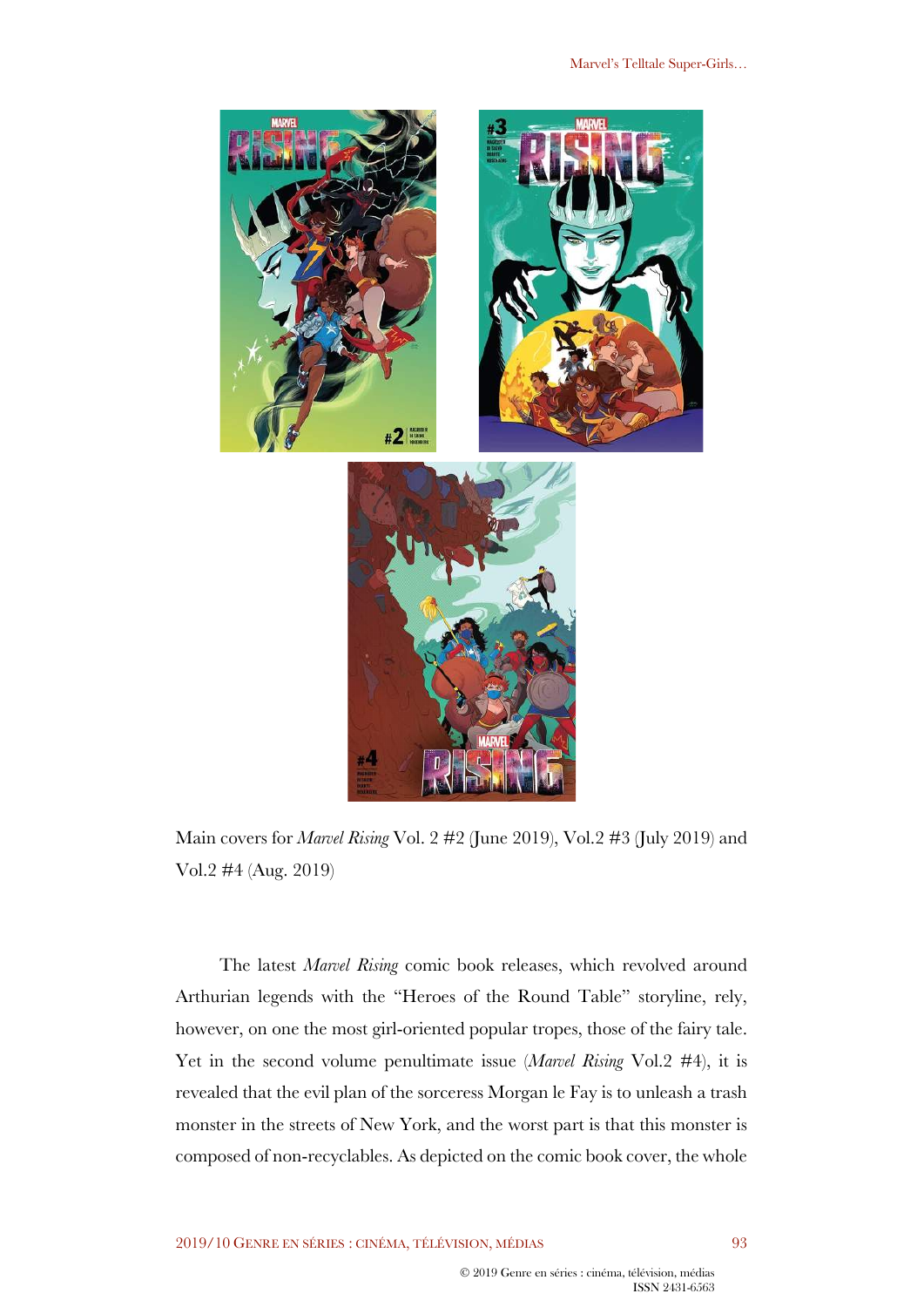crew turns into a super-ecologist band of heroes, thus addressing the issue that is uniting young people worldwide: ecology and climate change (whose media savvy leader is a 16-year-old Swedish girl, Greta Thunberg). It thus seems that the franchise is able to avoid the pitfalls of reproducing the fairy tale genre's debatable outcomes for its superheroines by diverting its original themes and dealing instead with issues that do not discriminate across the gender spectrum. Even more so, the integration of more politically charged themes such as the environment, *Marvel Rising* could also appeal to the 14+ demographic, expanding further up its reach. The team's foes will however need to be charted carefully because, to date, the *Marvel Rising* heroes have fought against more female supervillains than male ones, resulting in a heavier girl-against-girl action, one that could eventually hinder the objectives of the franchise.

Nonetheless, a better representation of diversity in comic book culture today is undeniable and it needs to be acknowledged that Marvel publications and animation have continuously worked in that direction. But one cannot be oblivious to the overall transmedia apparatus and the economic reasons for which it was put into motion. Should the comic book industry become less popular and enter a recession phase similar to the one it knew in the 1990s, securing a faithful female readership could help maintain the publishing house afloat. While some commentators of the comic book industry seem to believe that it is on the brink of collapse, the majority seem to think that it is the sales model of the medium that needs to adapt itself to a different market<sup>14</sup>. Marvel Comics started to diversify its distribution system, securing a deal with Scholastic Distribution on top of the one they have with the industry's unavoidable distributor, Diamond Comic.

The comic industry sales figures have always remained partial as they are calculated only through the numbers communicated by Diamond Comic Distributor of the volumes sold to the different retailers, and strictly limited to North America. No data for worldwide distribution nor digital comics are

<sup>14</sup> Thomas Bacon article entitled "Are Marvel and DC Comics Really Close to Failing?" offers a detailed survey of the current situation of the industry. https://screenrant.com/marvel-dc-comics-sales-failing/ (Last accessed 09/08/2019)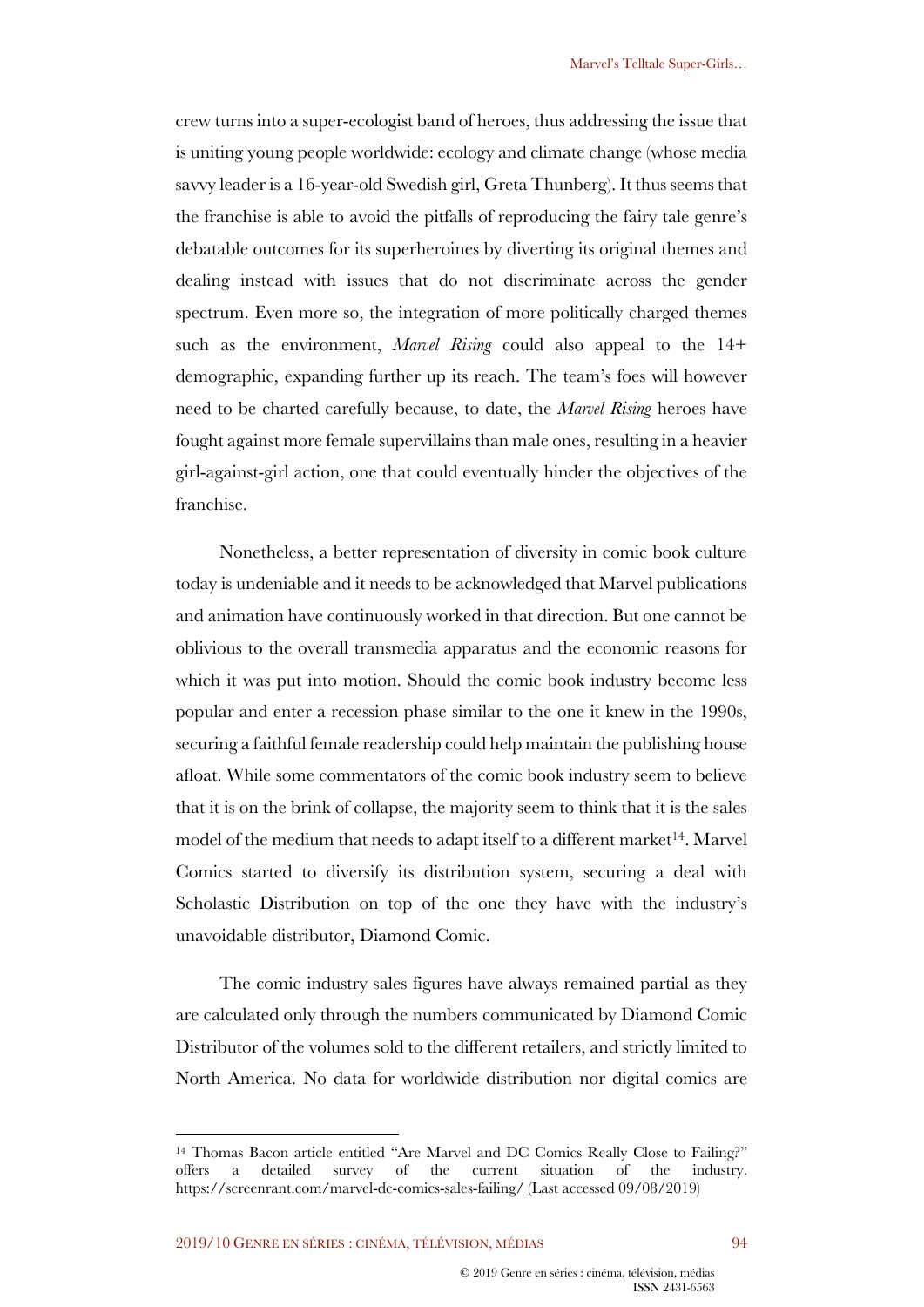precisely known, but they can be estimated for digital comics according to the best sellers list on the Comixology website. As reminded by John Galati in "What Do Comics Sales Numbers Mean?", while the numbers remain cryptic at best, they are still valuable sources of information for the state of the comic book industry as a whole. No numbers are known for the titles distributed by Scholastic, among which are numerous Marvel's Legacy heroes such as *Ms. Marvel*, *Spider-Gwen*, *The Unbeatable Squirrel Girl* and the *Marvel Rising* comics, but it is no secret that the female-led titles are among the best sellers of Marvel on digital services. As of today, we cannot assume that *Marvel Rising* encountered a similar success, but the free distribution of *Marvel Rising* #0 on digital platforms in April 2018 seems to have secured a space for the title to exist in the crowded comic book landscape. If any indication, the fact that a second volume of five issues was released between March and July 2019 seems to indicate that the title was successful enough during its first run.

Now it remains to be seen if the overall printed and digital sales will call for a third volume to happen, or if the *Marvel Rising* franchise will become more animated-oriented in the coming months. But the two sides which motivated the creation of *Marvel Rising*, one more capitalistic, and the other more political, are not necessarily antithetic. One does not overpower the other, and the merits of this diverse cast of characters and their empowering storylines should not be belittled by the economic model underlying them. Yet one must not be oblivious to the fact that Marvel and Disney have been one and the same since 2009, and that unlike DC animation which has garnered a lot of critical appraisals for its animated ventures over the past decade, Marvel somehow remained in the backseat on that market, preferring to develop its usual Marvel-themed cartoons on Disney XD. While Marvel Animation appears to still be invested in its *Marvel Rising* franchise, relying on Disney's experience and expertise to develop this unprecedented transmedia venture, we can also see how the animation studio is trying to expand on a girls' demographic with upcoming projects such as the *Moon Girl and Devil Dinosaur* cartoon, adapted from the very popular and critically acclaimed comic book title of the same name15. Announced in July 2019, the cartoon

<sup>15</sup> McMillan Graeme (24/08/2019), "Marvel's 'Moon Girl and Devil Dinosaur' Cartoon Headed to Disney Channel", *The Hollywood Reporter*, URL: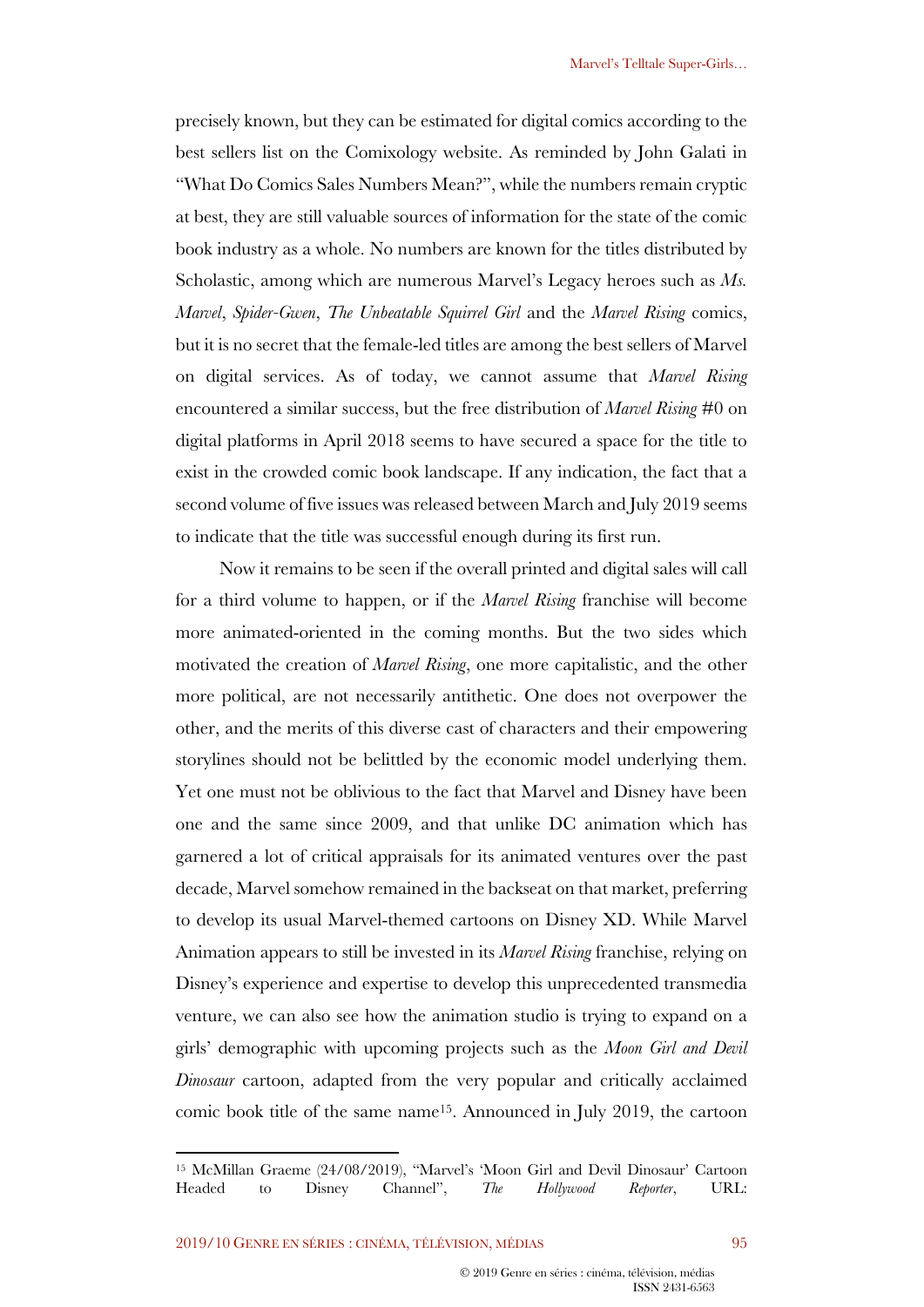will be released on the Disney Channel in 2020 with Jeffrey M. Howard and Kate Kondell<sup>16</sup> serving as co-producers and story editors, a duo that highlights both the cartoon's Disney-rooted savoir-faire as well as its demographics ambition. It thus appears as if Marvel Animation is now capitalizing on a convergence-savvy youth culture, harnessing its predisposition for cultural engagement across media platforms in order to create prosumer commitments with the Marvel brand from an early age and across gender lines.

### **BIBLIOGRAPHY:**

- ALVERSON Brigid (2017), "NYCC Insider Sessions Powered by ICv2: A Demographic Snapshot of Comics Buyers", *ICV2.com*, https://icv2.com/articles/news/view/38709/nycc-insider-sessionspowered-icv2-a-demographic-snapshot-comics-buyers (Last accessed 09/08/2019)
- Bacon Thomas (2019), "Are Marvel and DC Comics Really Close to Failing?", *screenrant.com*. https://screenrant.com/marvel-dc-comicssales-failing/ (Last accessed 09/08/2019)
- BALLARD Jamie (2018), "Women Report Reading More Books Than Men Do", *today.yougov.com*, https://today.yougov.com/topics/lifestyle/articlesreports/2018/08/14/reading-books-men-women (Last accessed 09/08/2019)
- BEAUDRILLARD Jean (1996), *The System of Objects*, London, Verso.
- BLUE Morgan Genevieve & Mary Celeste KEARNEY (2018), *Mediated Girlhoods: New Explorations of Girls' Media Culture, Volume 2*, New York, Peter Lang.
- COULTER Natalie (2014), *Tweening the Girl: The Crystallization of the Tween Market*, New York, Peter Lang.
- DRISCOLL Catherine (2002), *Girls: Feminine Adolescence in Popular Culture and Cultural Theory*, New York, Columbia University Press.

https://www.hollywoodreporter.com/live-feed/marvels-moon-girl-devil-dinosaur-cartoonheaded-disney-channel-1234225 (Last accessed 09/08/2019)

<sup>16</sup> Jeffrey M. Howard has been credited as a writer for Disney's *Tinker Bell* (2008), *Tinker Bell and the Great Fairy Rescue* (2010) *Planes* (2013) and *Planes 2* (2014) as well as Disney Channel's cartoon series *Elena of Avalor* (2019). Kate Kondell has been credited as a writer for Reese Witherspoon's *Legally Blonde 2* (2003) and as a script writer for Disney's *Tinker Bell and the Pirate Fairy* (2014) and *Tinker Bell and the Legend of the NeverBeast* (2014).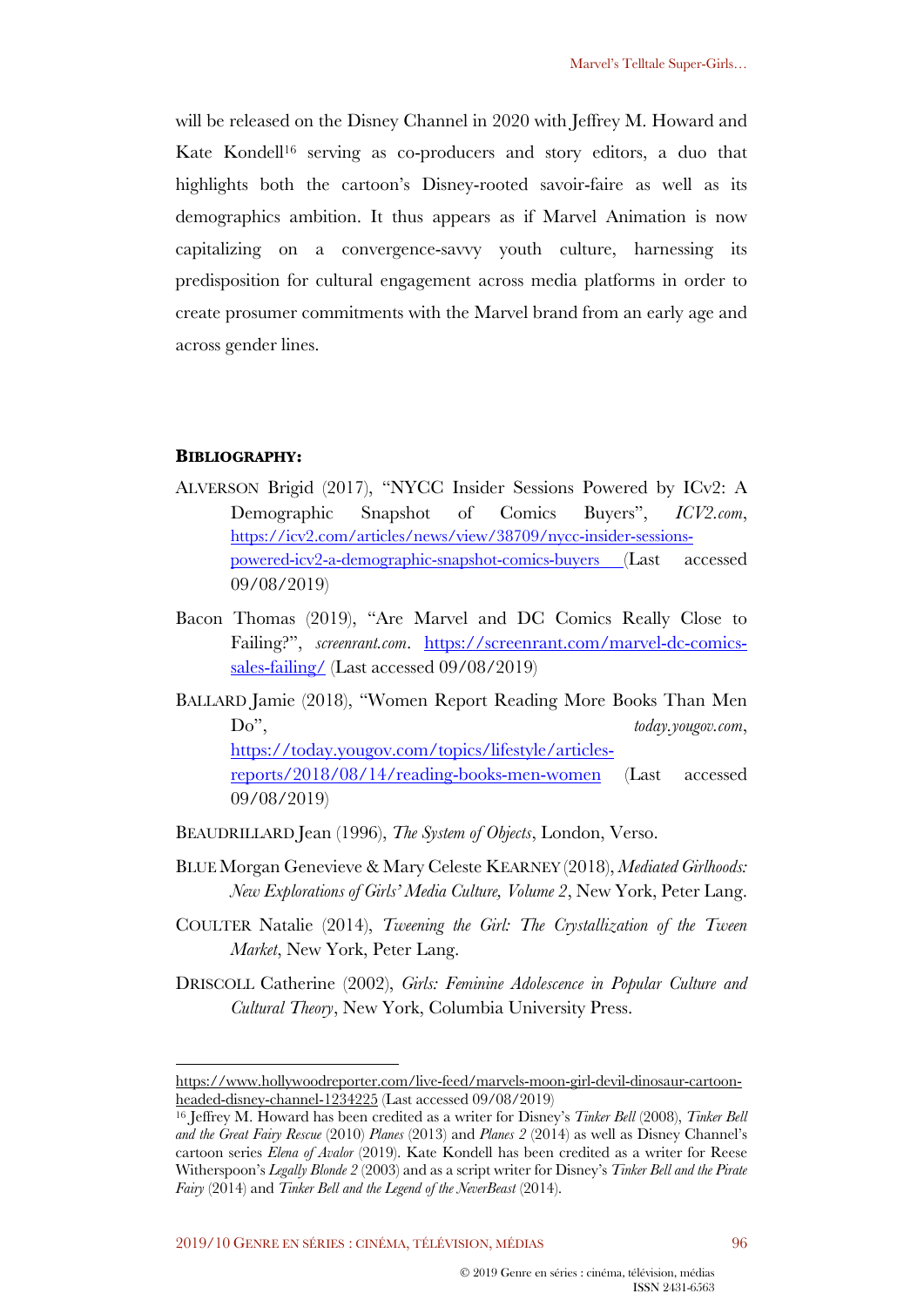- FISKE John (1992), "The Cultural Economy of Fandom" in Lewis Lisa A. (ed.), *The Adoring Audience: Fan Culture and Popular Media*, New York, Routledge, p. 30-49.
- FLANAGAN Martin, Mike MCKENNY & Andy LIVINGSTONE (2016), *The Marvel Studios Phenomenon: Inside a Transmedia Universe*, New York, Bloomsbury.
- GALATI John (2019), "What Do Comics Sales Numbers Mean?", *comicbookherald.com*, https://www.comicbookherald.com/what-docomic-book-sales-numbers-mean/ (Last accessed 09/08/2019)
- GIBSON Mel, David HUXLEY & Joan ORMROD (2015), *Superheroes and Identities*, New York, Routledge.
- GOODRUM Michael, Tara PRESCOTT & Philip SMITH (2018), *Gender and the Superhero Narrative*, Jackson, University Press of Mississippi.
- GRAY Jonathan (2010), *Show Sold Separately: Promos, Spoilers, and Other Media Paratexts*, New York, New York University Press.
- GRAYSON Devin, Marco FAILLA & Rachelle ROSENBERG (2018), *Marvel Rising* #0, New York, Marvel.
- HANLEY Tim (2019), "Women in Comics, By The Numbers: Summer and Fall 2018", *comicsbeat.com*, https://www.comicsbeat.com/women-incomics-by-the-numbers-summer-and-fall-2018/ (Last accessed 09/08/2019)
- HIPES Patrick (2017), "Marvel Launching Next-Gen Animation Franchise 'Marvel Rising'; Feature Films in Works for 2018", *Deadline.com*, https://deadline.com/2017/12/marvel-rising-animated-franchisesecret-warriors-movie-1202222147/ (Last accessed 09/08/2019)
- HOLUB Christian (2018), "*Marvel Rising* aims to create superhero stories for a new generation of female fans", *Entertainment Weekly*, https://ew.com/tv/2018/07/16/marvel-rising-new-generationfemale-fans/ (Last accessed 09/08/2019)
- JENKINS Henry (2006), *Convergence Culture: Where Old and New Media Collide*, New York, New York University Press.
- JENKINS Henry, Mizuko ITO & danah BOYD (2016), *Participatory Culture in a Networked Era*, Cambridge, Polity Press.
- KEARNEY Mary Celeste (2011), *Mediated Girlhoods: New Explorations of Girls' Media Culture*, New York, Peter Lang.
- LEHU Jean-Marc (2008), Branded Entertainment: Product Placement & Brand Strategy in the Entertainment Business, London, Kogan Page Ltd.